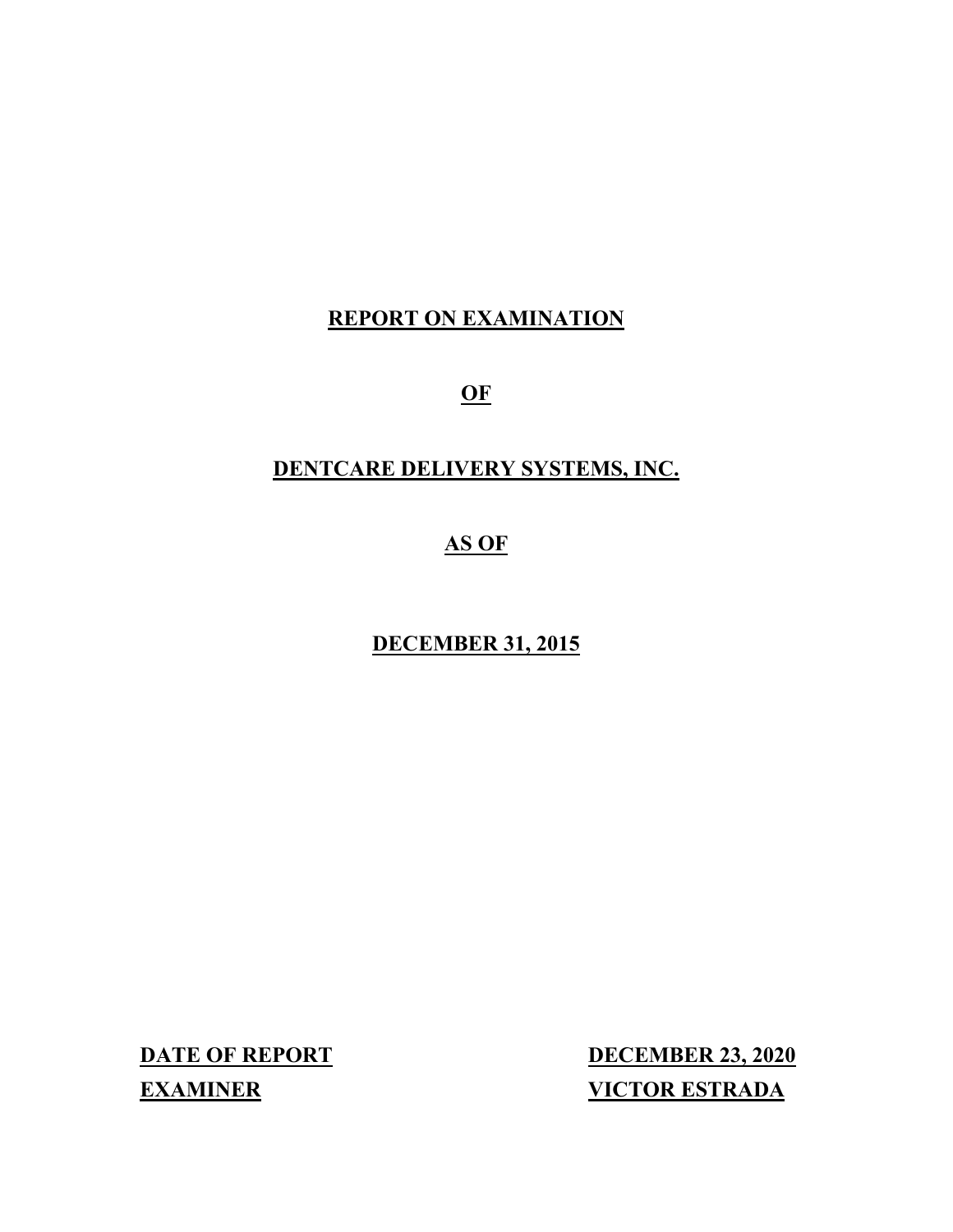# **TABLE OF CONTENTS**

| <u>ITEM NO.</u> |                                                                                                                                                                                                     | PAGE NO.                      |
|-----------------|-----------------------------------------------------------------------------------------------------------------------------------------------------------------------------------------------------|-------------------------------|
| 1.              | Scope of the examination                                                                                                                                                                            | $\overline{2}$                |
| 2.              | Description of the Plan                                                                                                                                                                             | $\overline{4}$                |
|                 | A. Corporate governance<br>B. Territory and plan of operation<br>C. Significant operating ratios                                                                                                    | $\overline{4}$<br>$\tau$<br>7 |
| 3.              | <b>Financial statements</b>                                                                                                                                                                         | 8                             |
|                 | A. Balance sheet<br>B. Statement of revenue and expenses and capital and<br>Surplus                                                                                                                 | 9<br>10                       |
| 4.              | Unpaid claims adjustment expenses                                                                                                                                                                   | 11                            |
| 5.              | Subsequent events                                                                                                                                                                                   | 11                            |
| 6.              | Market conduct activities                                                                                                                                                                           | 12                            |
|                 | A. Underwriting, rating and issuance of contracts<br>B. Standards for Prompt, Fair and Equitable Settlement of<br>Claims for Health Care and Payment for Health Care<br>Services ("Prompt Pay Law") | 12<br>13                      |
|                 | C. Explanation of benefits statements<br>D. Complaints<br>E. Fraud prevention and detection plan<br>F. Network adequacy                                                                             | 14<br>15<br>16<br>17          |
| 7.              | G. Record retention<br>Facilitation of the examination                                                                                                                                              | 18<br>18                      |
| 8.              | Compliance with prior report on examination                                                                                                                                                         | 20                            |
| 9.              | Summary of comments and recommendations                                                                                                                                                             | 27                            |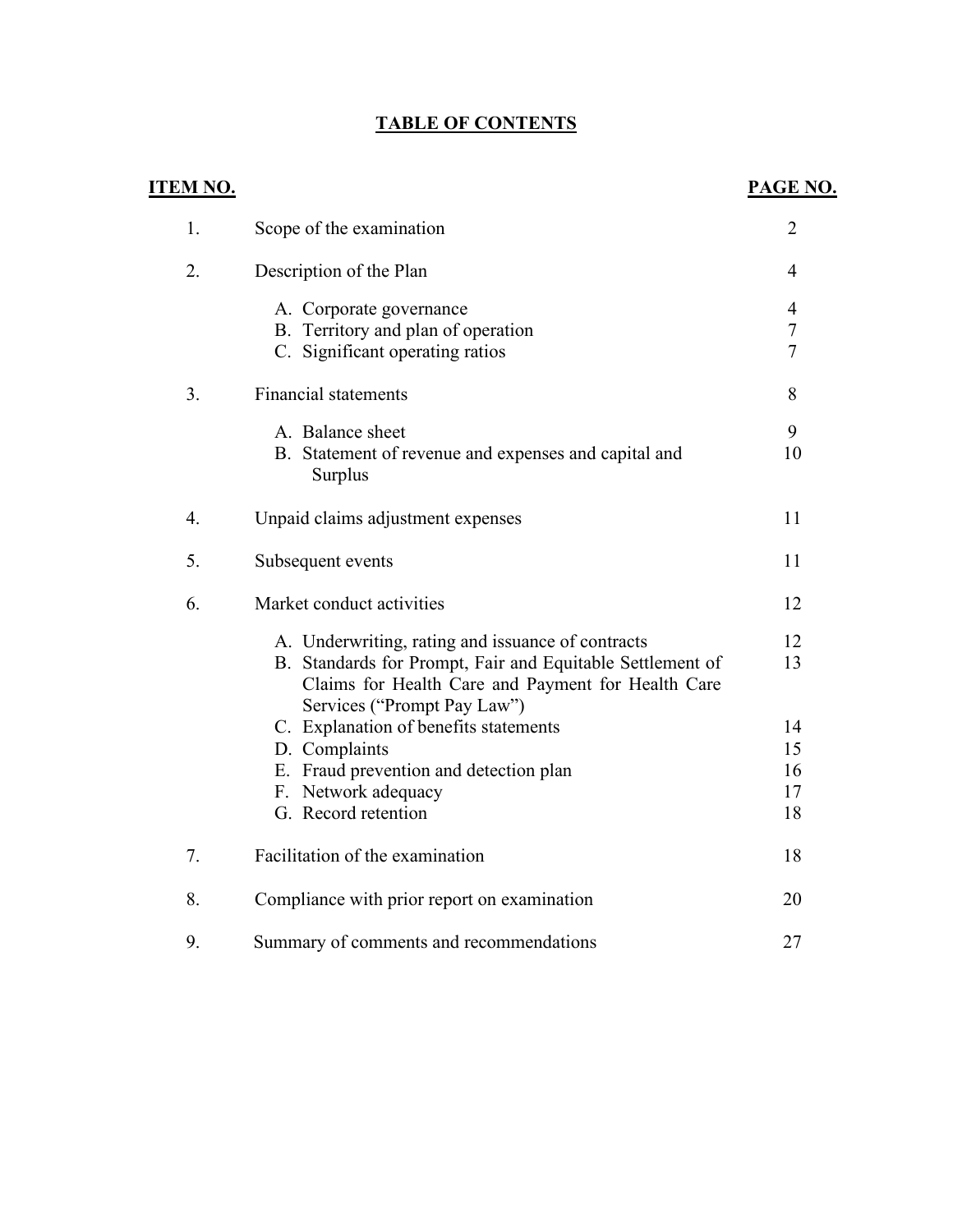

# **Department of<br>Financial Services**

**ANDREW M. CUOMO** Governor

**LINDA A. LACEWELL Superintendent** 

December 23, 2020

Honorable Linda A. Lacewell Superintendent of Financial Services Albany, New York 12257

Madam:

Pursuant to the provisions of the New York Insurance Law, and acting in accordance with the instructions contained in Appointment Number 31695, dated December 4, 2017, attached hereto, I have made an examination into the condition and affairs of Dentcare Delivery Systems, Inc., a not-for-profit health service corporation, licensed pursuant to the provisions of Article 43 of the New York Insurance Law, as of December 31, 2015, and submit the following report thereon.

The examination was conducted at the statutory home office of Dentcare Delivery Systems, Inc., located at 333 Earle Ovington Boulevard, Uniondale, New York.

Wherever the designations the "Plan" or "Dentcare" appear herein, without qualification, they should be understood to indicate Dentcare Delivery Systems, Inc.

Wherever the designation the "Department" appears herein, without qualification, it should be understood to indicate the New York State Department of Financial Services.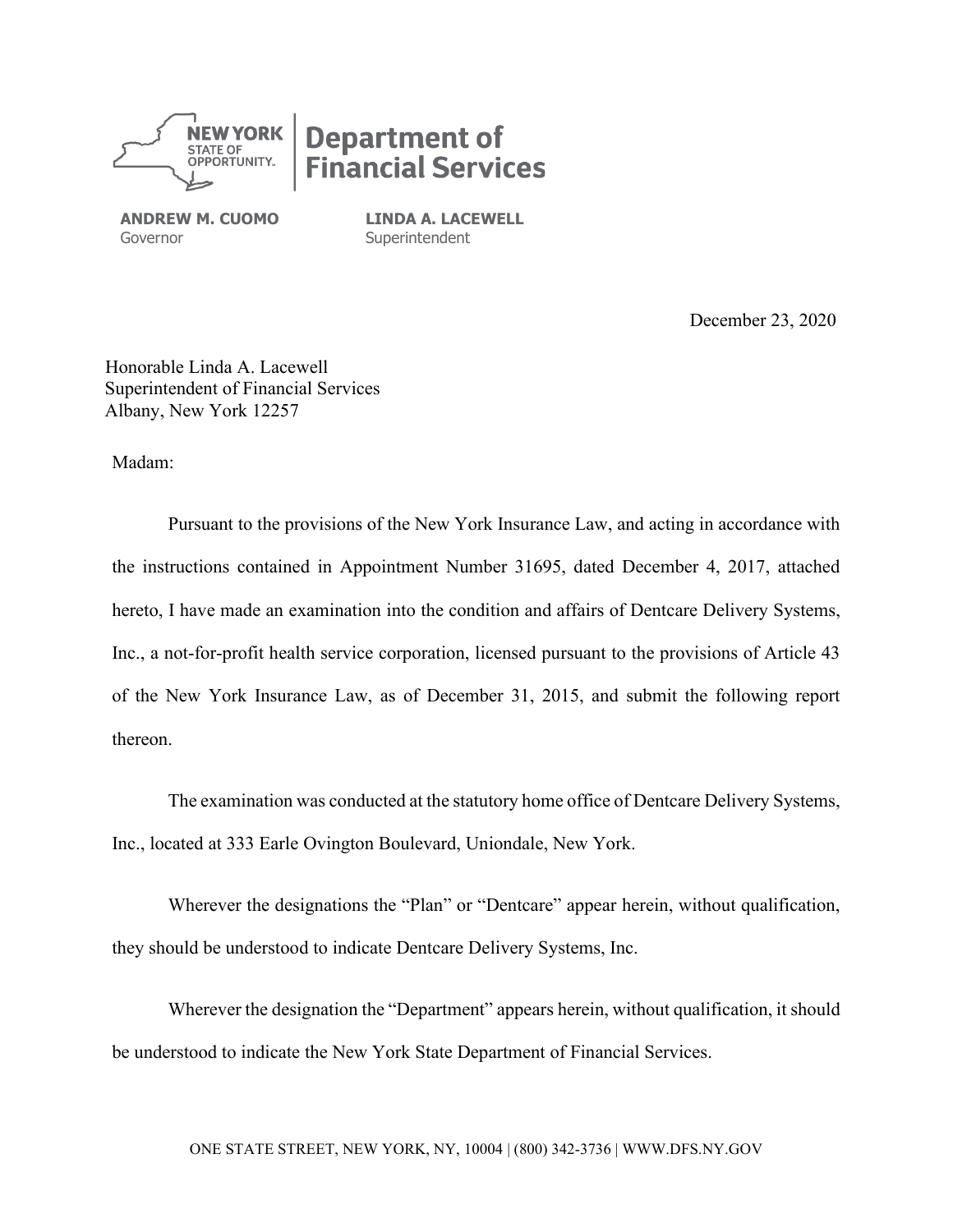#### **1. SCOPE OF THE EXAMINATION**

The previous examination was conducted as of December 31, 2010. This combined (financial and market conduct) examination of the Plan covered the period January 1, 2011 through December 31, 2015. The financial component of the examination is defined in the National Association of Insurance Commissioners ("NAIC") *Financial Condition Examiners Handbook, 2016 Edition* (the "Handbook"). The financial component of the examination was conducted observing the guidelines and procedures in the Handbook, and where deemed appropriate by the examiner, transactions occurring subsequent to December 31, 2015 were also reviewed.

The financial portion of the examination was conducted on a risk-focused basis in accordance with the provisions of the Handbook, which provides guidance for the establishment of an examination plan based on the examiner's assessment of risk in the Plan's operations and utilizes that evaluation in formulating the nature and extent of the examination. The examiner planned and performed the examination to evaluate the Plan's current financial condition, as well as to identify prospective risks that may threaten the future solvency of the Plan.

The examiner identified key processes, assessed the risks within those processes and assessed the internal control systems and procedures used to mitigate those risks. The examination also included an assessment of the principles used and significant estimates made by management, an evaluation of the overall financial statement presentation, and determined management's compliance with the Department's statutes and guidelines, Statutory Accounting Principles, as adopted by the Department, and NAIC annual statement instructions.

Information concerning the Plan's organizational structure, business approach and control environment were utilized to develop the examination approach. The examination evaluated the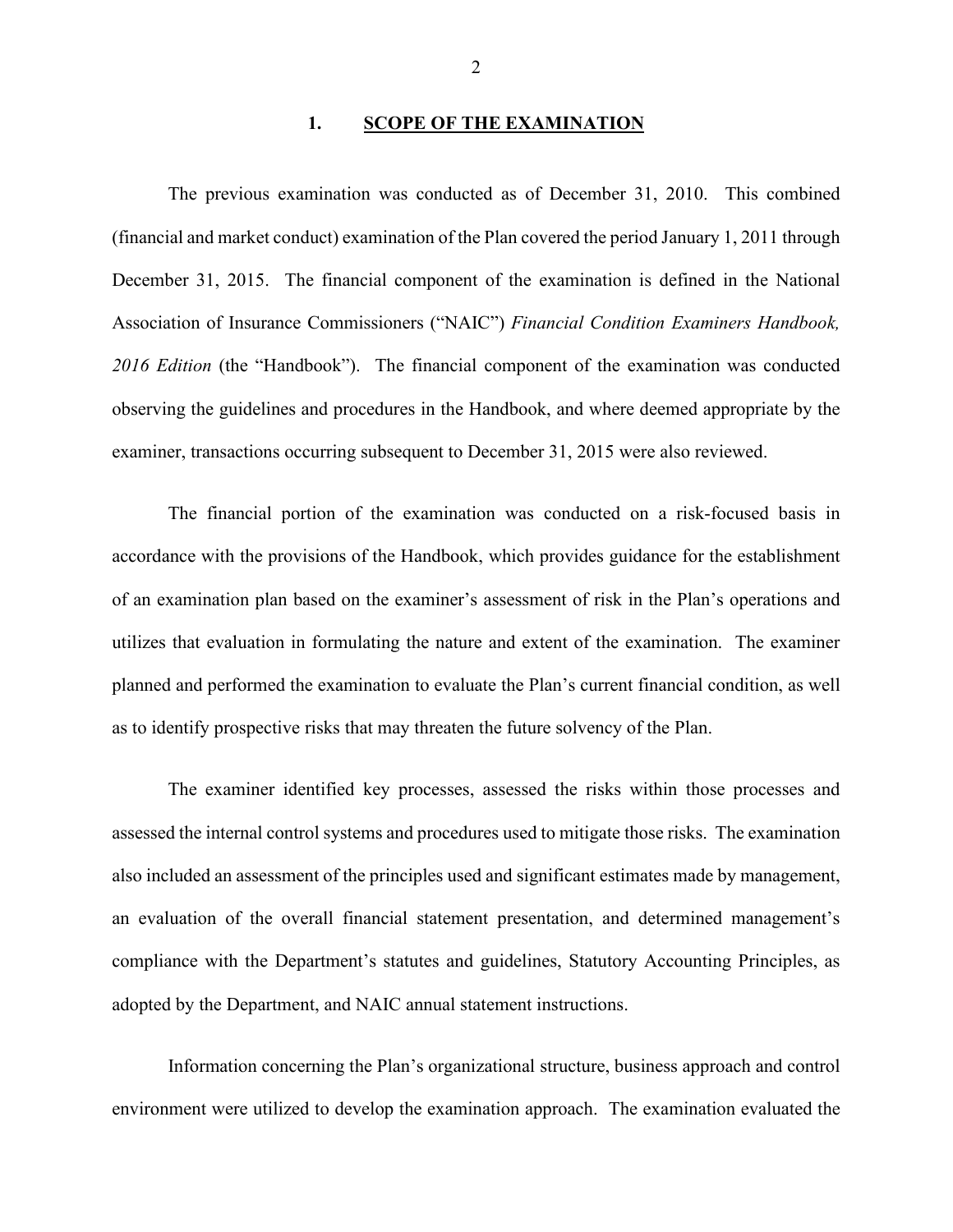Plan's risks and management activities in accordance with the NAIC's nine branded risk categories. These categories are as follows:

- Pricing/ Underwriting
- Reserving
- Operational
- Strategic
- Credit
- Market
- Liquidity
- Legal
- Reputation

The examination also evaluated the Plan's critical risk categories in accordance with the

NAIC's nine critical risk categories. These categories are as follows:

- Valuation/ Impairment of Complex of Subjectively Valued Invested Assets
- Liquidity Considerations
- Appropriateness/ Adequacy of Investment Portfolio and Strategy
- Reinsurance Reporting and Collectability
- Underwriting and Pricing Strategy/ Quality
- Reserve Data
- Reserve Adequacy
- Related Party/ Holding Company Considerations
- Capital Management

The Plan was audited annually for the years 2011 through 2015, by the accounting firm of Withum Smith and Brown, PC ("WSB"). The Plan received an unmodified opinion in each of those years. Certain audit workpapers of WSB were reviewed and relied upon in conjunction with this examination.

During this examination, an Information Systems review was made of the Plan's computer

systems and operations on a risk-focused basis, in accordance with the provisions of the Handbook.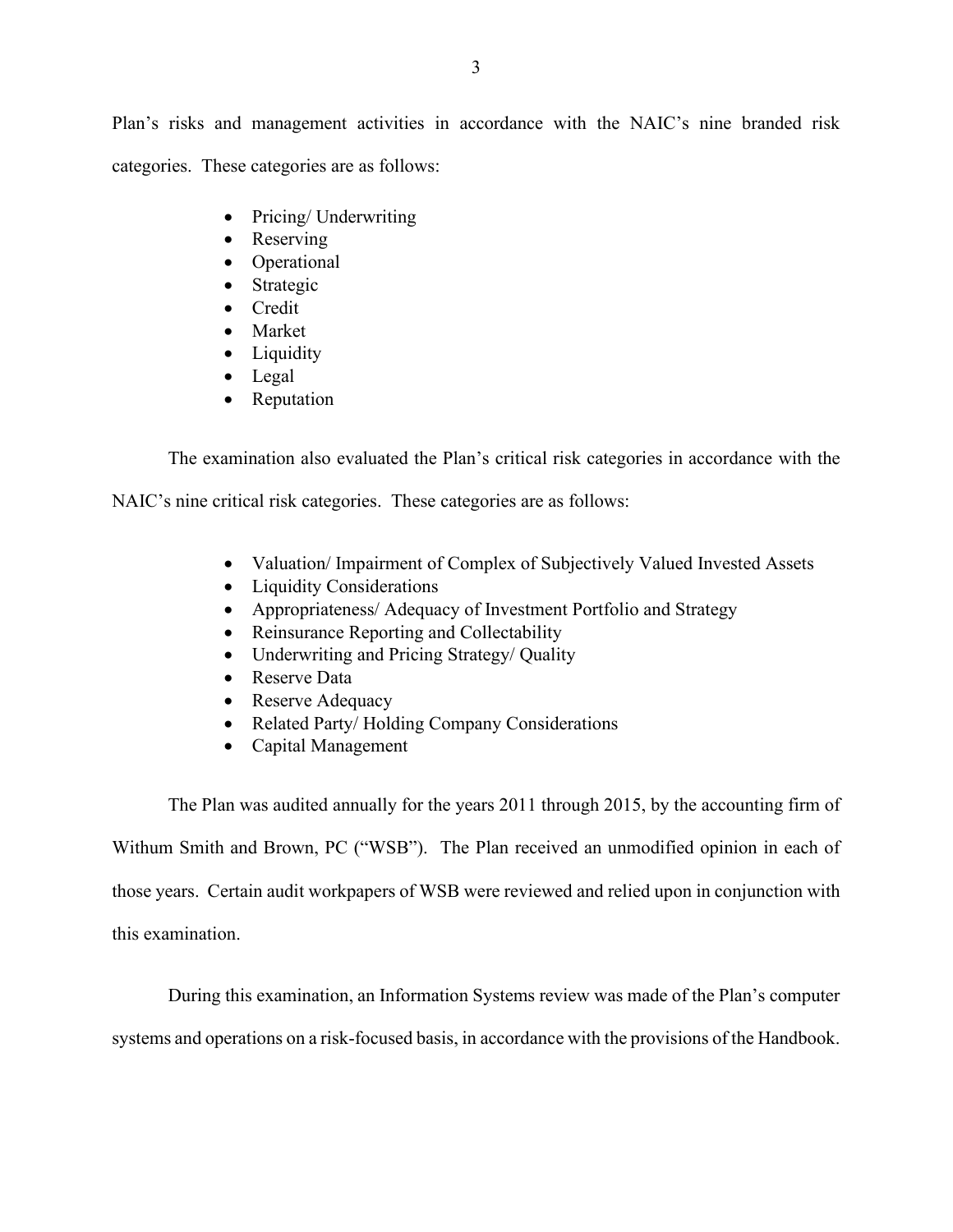The examiner reviewed the corrective actions taken by the Plan with respect to the recommendations contained in the prior report on examination. The results of the examiner's review are contained in Item 8 of this Report.

This report on examination is confined to financial statements and comments on those matters which involve departure from laws, regulations or rules, or which require explanation or description.

#### **2. DESCRIPTION OF THE PLAN**

Dentcare Delivery Systems, Inc. ("Dentcare") is a not-for-profit health service corporation licensed on December 1, 1978, pursuant to the provisions of Article 43 of the New York Insurance Law. Dentcare writes only dental insurance.

Dentcare provides dental benefits through a network of participating general dentists and specialists. Dentcare offers traditional fee-for-service dental plans, as well as managed care contracts. The fee-for-service dental plans can be based on a fixed schedule of benefits or can be reimbursed according to percentages of "usual, customary and reasonable" charges. Managed care contracts are on a prepaid (capitated) basis.

#### A. Corporate Governance

Pursuant to the Plan's charter and by-laws, management of the Plan is to be vested in a Board of Directors consisting of not less than three (3) nor more than twelve (12) members. As of the examination date, the Board of Directors was comprised of the following five (5) members: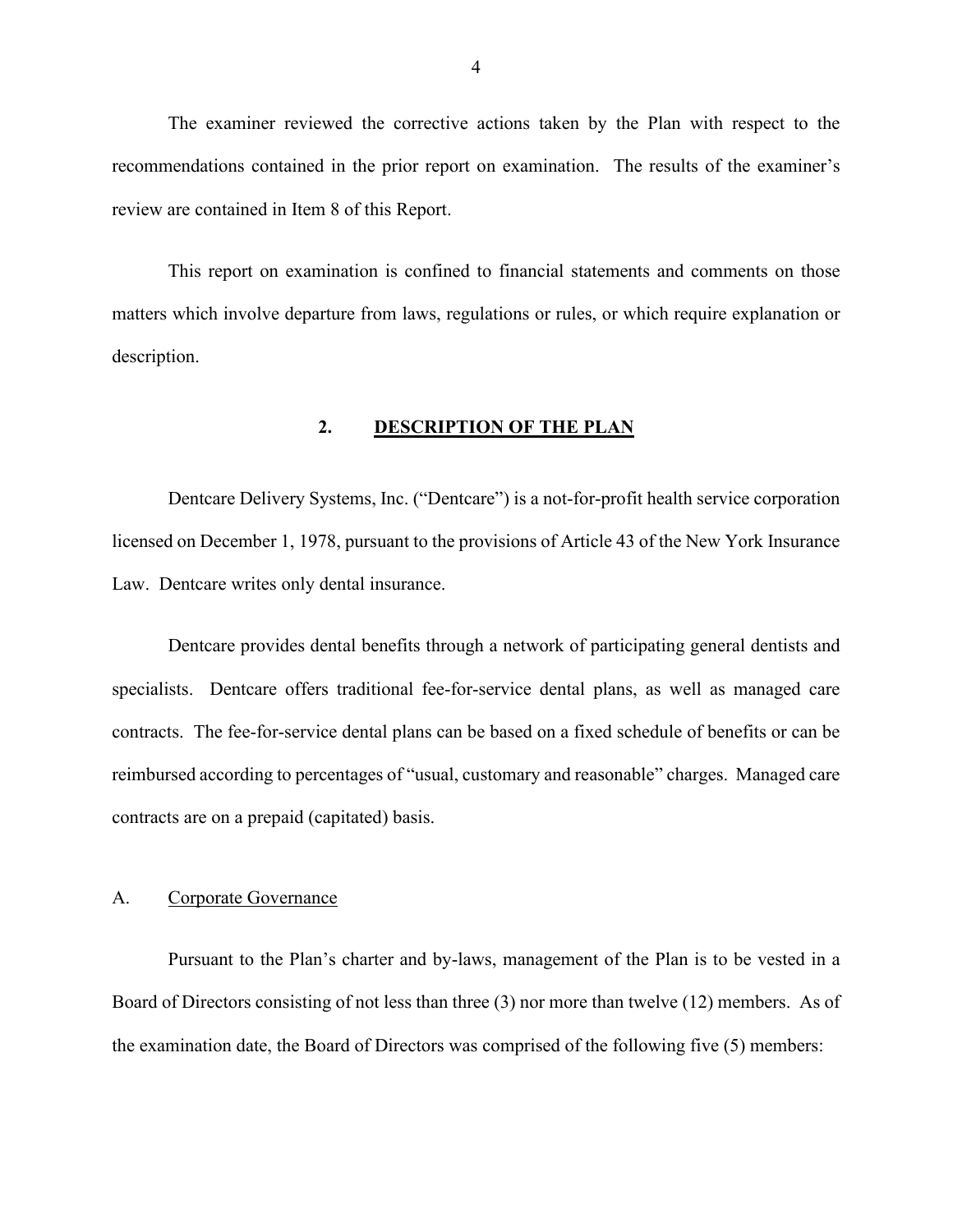| Name and Residence         | <b>Principal Business Affiliation</b>   |
|----------------------------|-----------------------------------------|
| <b>Public Directors</b>    |                                         |
| Dr. Susannah Cort, MD      | Senior Medical Director,                |
| Port Washington, NY        | Pfizer                                  |
| Elyse Greenfield           | Director of Public Relations,           |
| New York, NY               | NYU College of Dentistry                |
| <b>Provider Director</b>   |                                         |
| Michael Korngold           | Dentist,                                |
| Cedarhurst, NY             | Dentcare Delivery Systems, Inc.         |
| <b>Subscriber Director</b> |                                         |
| Robert LaSalle             | President,                              |
| Freehold, NJ               | <b>UFCW Local 312</b>                   |
| Nicole Mastantuono         | Office Manager,                         |
| Cedarhurst, NY             | <b>Valley Stream Dental Association</b> |

According to its by-laws, the Plan's Board of Directors is required to meet four times a year and may hold special meetings as desired. The Board of Directors of Dentcare met twentyfour (24) times during the period January 1, 2011 through December 31, 2015. A review of the minutes of the Board of Directors' meetings indicated that meetings were generally well attended with all members attending at least 50% of the meetings they were eligible to attend.

The principal officers of Dentcare as of December 31, 2015, were as follows:

Name Title

Glenn J. Sobel President Nicole Mastantuono Secretary Lauren Siracusa Treasurer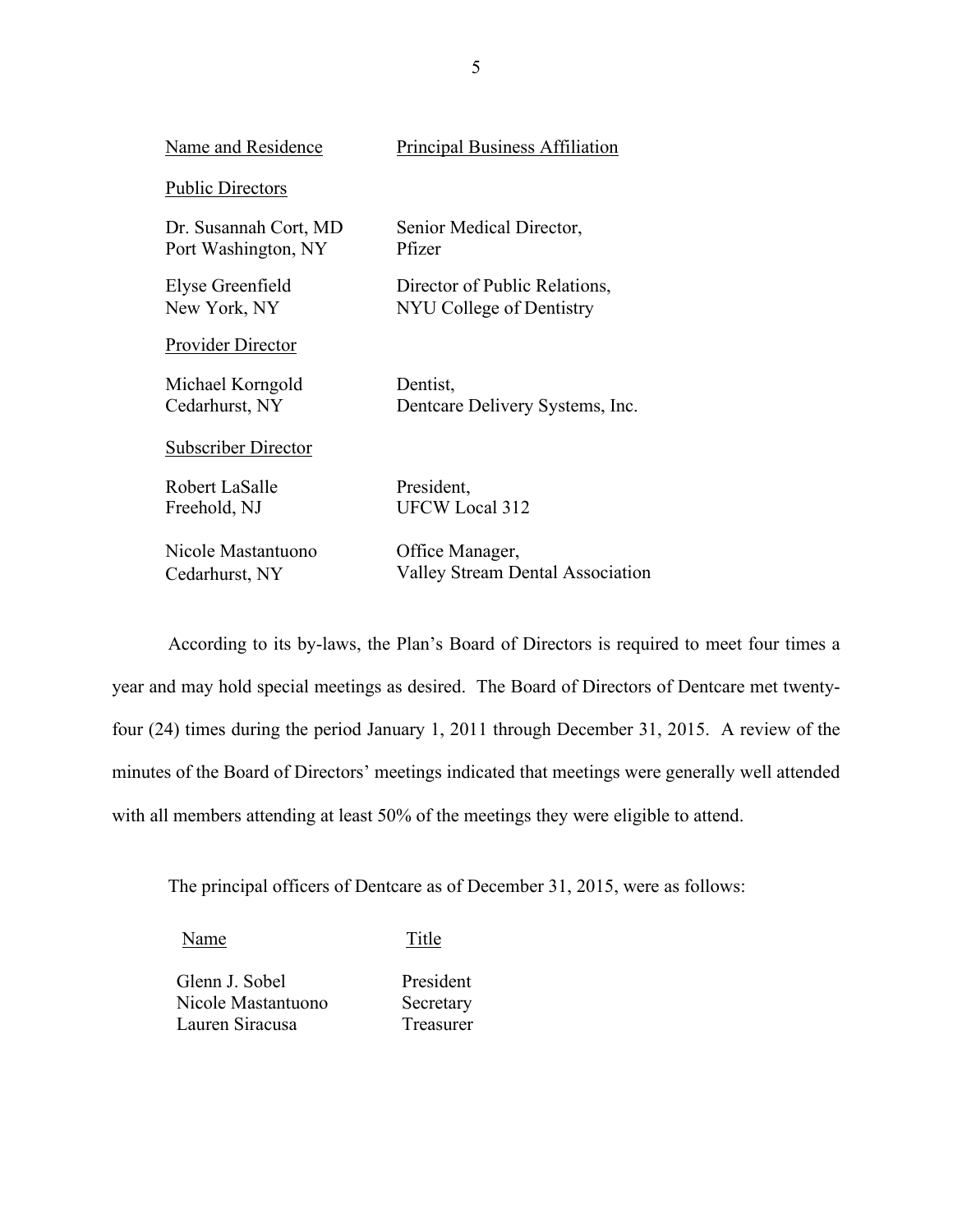Section 4301(k)(3) of the New York Insurance Law states, in part:

"No person who has served as a director of any corporation subject to this article for ten consecutive years shall thereafter be elected for an additional term of office as such until at least one year has elapsed since the expiration of his prior term of office…"

Furthermore, Section  $4301(k)(3)$  states:

"The superintendent, upon application by a corporation subject to the provisions of this article, may waive the ten year limit in this paragraph for a non-employee serving as chairman of its board of directors."

As of December 31, 2015, Directors Dr. Susannah Cort, MD and Elyse Greenfield each served on the Board for more than ten consecutive years.

Effective March 6, 2018, subsequent to the examination date, Dr. Susannah Cort, MD resigned from the Board of Directors and on the same day, was replaced by Dr. Corrado J. Altomare.

It is recommended that Dentcare implement the necessary procedures to comply with Section  $4301(k)(3)$  of the New York Insurance Law and ensure that no person who has served as Director for ten consecutive years be elected for an additional term of office until at least one year has elapsed since the expiration of their prior term of office.

It is also recommended that Dentcare request a waiver from the Superintendent, for any Director who has exceeded the term limit.

Subsequent to the examination date, Dentcare applied to the Superintendent for a waiver of the ten-year term limit for Elyse Greenfield as Chairman of the Board. The Department granted said waiver on August 28, 2018.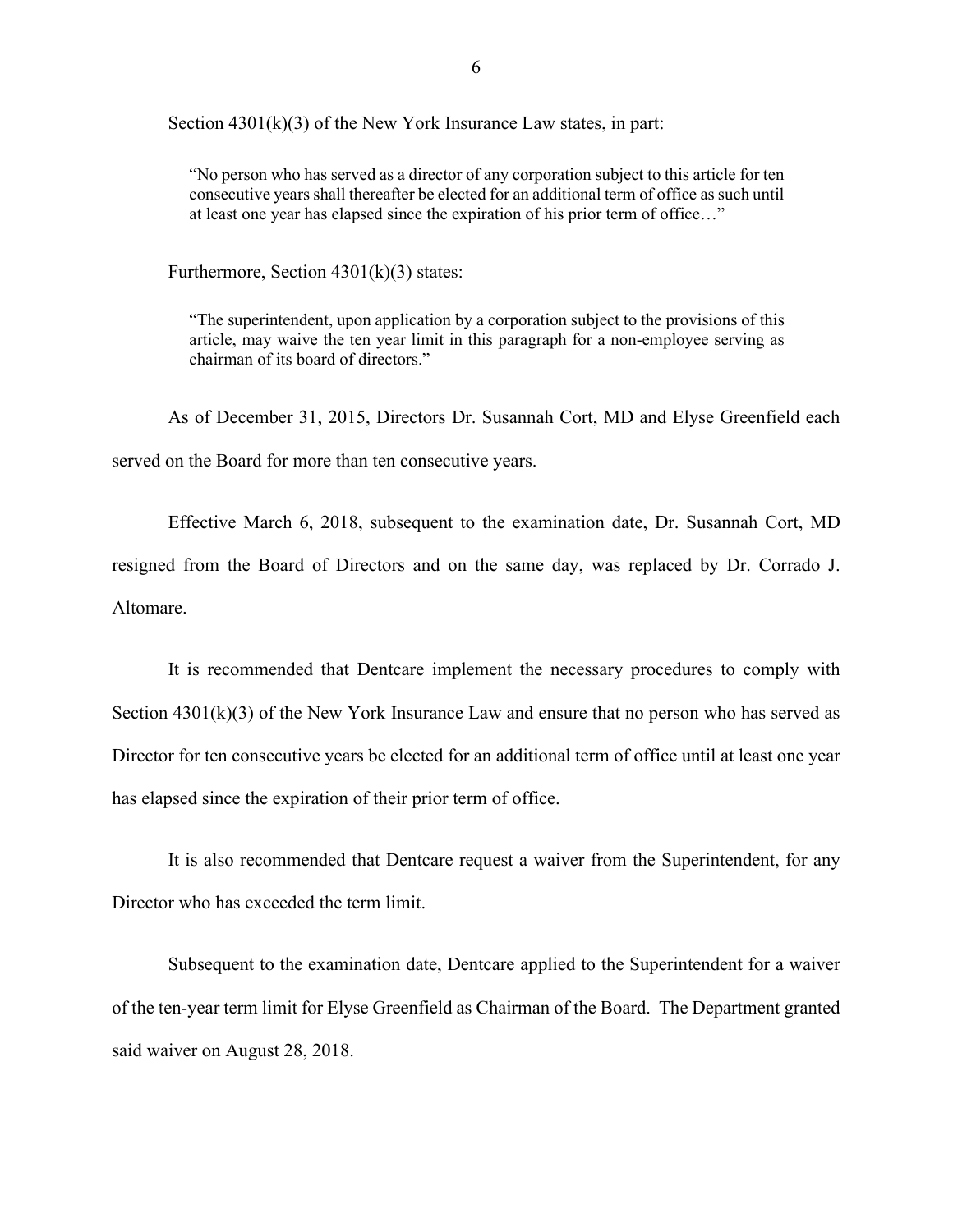#### B. Territory and Plan of Operation

Dentcare is licensed pursuant to the provisions of Article 43 of the New York Insurance Law and is authorized to write only dental business in all counties of the State of New York. The Plan's primary service area consists of the Greater New York Metropolitan area.

For calendar year 2015, the Plan's Premiums Written totaled \$63,189,877. During the examination period January 1, 2011 through December 31, 2015, the Plan experienced a net increase in enrollment of 81,536 members. An analysis of the enrollment is set forth below:

|                            | <u> 2011 </u> | <u>2012</u> | <u> 2013 </u> | 2014    | <u>2015</u> |
|----------------------------|---------------|-------------|---------------|---------|-------------|
| Enrollment at January 1,   | 260,917       | 279,741     | 288,258       | 278,563 | 363,051     |
| Net gain $/(loss)$         | 18,824        | 8.517       | (9,695)       | 84.488  | (1,774)     |
| Enrollment at December 31, | 279,741       | 288,258     | 278,563       | 363,051 | 361,277     |

The Plan utilizes agents and brokers, as well as an internal sales force to solicit business.

#### C. Significant Operating Ratios

The underwriting ratios presented below are on an earned-incurred basis and encompass the five-year period covered by this examination:

|                                          | <b>Amounts</b> | <b>Ratio</b> |
|------------------------------------------|----------------|--------------|
| Claims incurred                          | \$224,373,931  | 84.13%       |
| Claims adjustment expenses incurred      | 2,075,502      | $.78\%$      |
| General administrative expenses incurred | 38, 342, 289   | 14.38%       |
| Net underwriting gain                    | 1,894,970      | $.71\%$      |
| Premiums earned                          | \$266,686,692  | $100.00\%$   |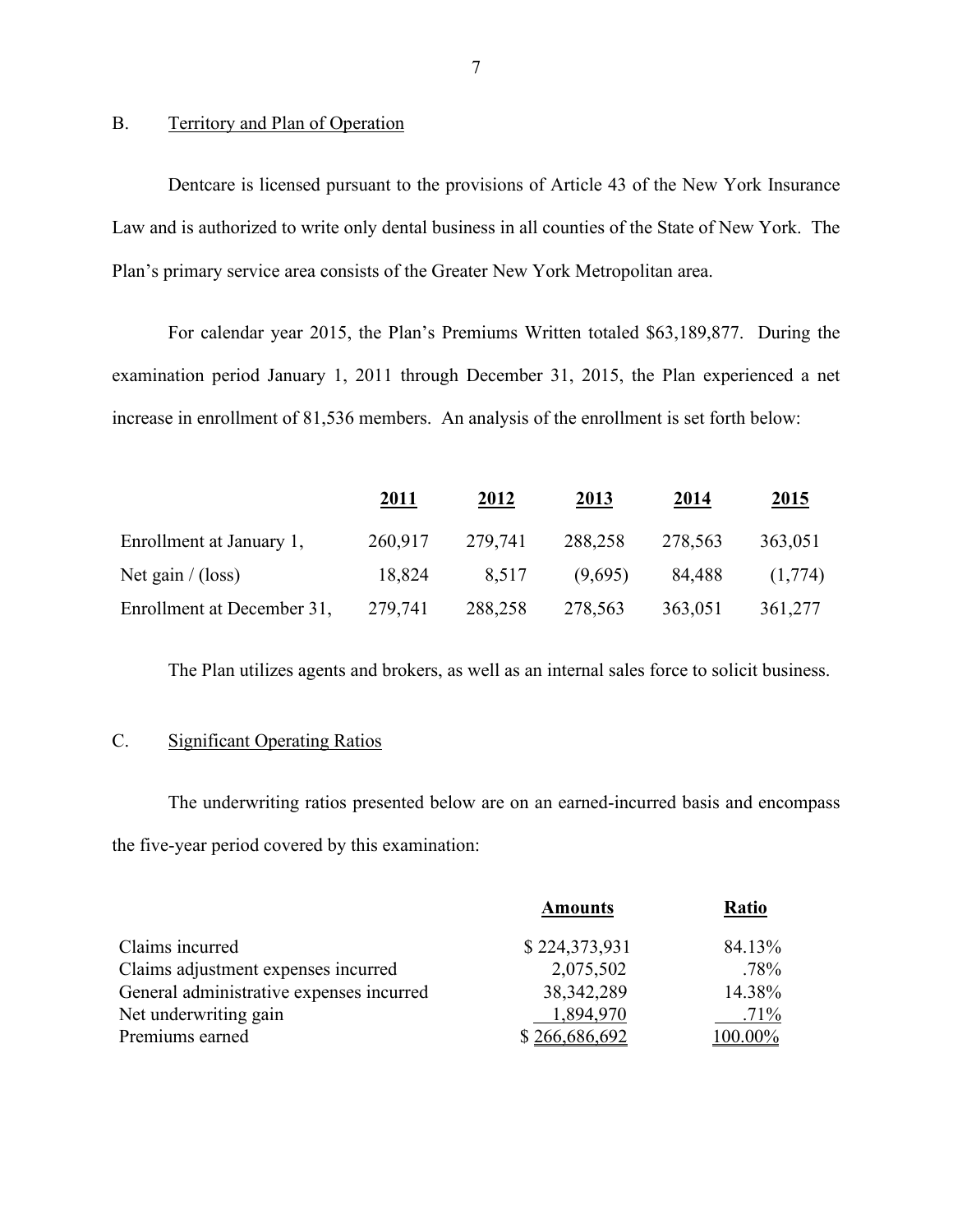#### **3. FINANCIAL STATEMENTS**

The following statements show the assets, liabilities and capital and surplus as of December 31, 2015, as contained in the Plan's 2015 filed annual statement, a condensed summary of operations and a reconciliation of the capital and surplus account for each of the years under review. The examiner's review of a sample of transactions did not reveal any differences which materially affected the Plan's financial condition as presented in its financial statements contained in the December 31, 2015 filed annual statement.

#### Independent Accountants

The firm of Withum Smith and Brown, PC ("WSB") was retained by the Plan to audit its statutory-basis statements of financial position as of December 31<sup>st</sup> of each year in the examination period, and the related statutory-basis statements of operations, capital and surplus, and cash flows for the year then ended.

WSB concluded that the statutory financial statements presented fairly, in all material respects, the financial position of the Plan at the respective audit dates. Balances reported in these audited financial statements were reconciled to the corresponding years' annual statements with no discrepancies noted.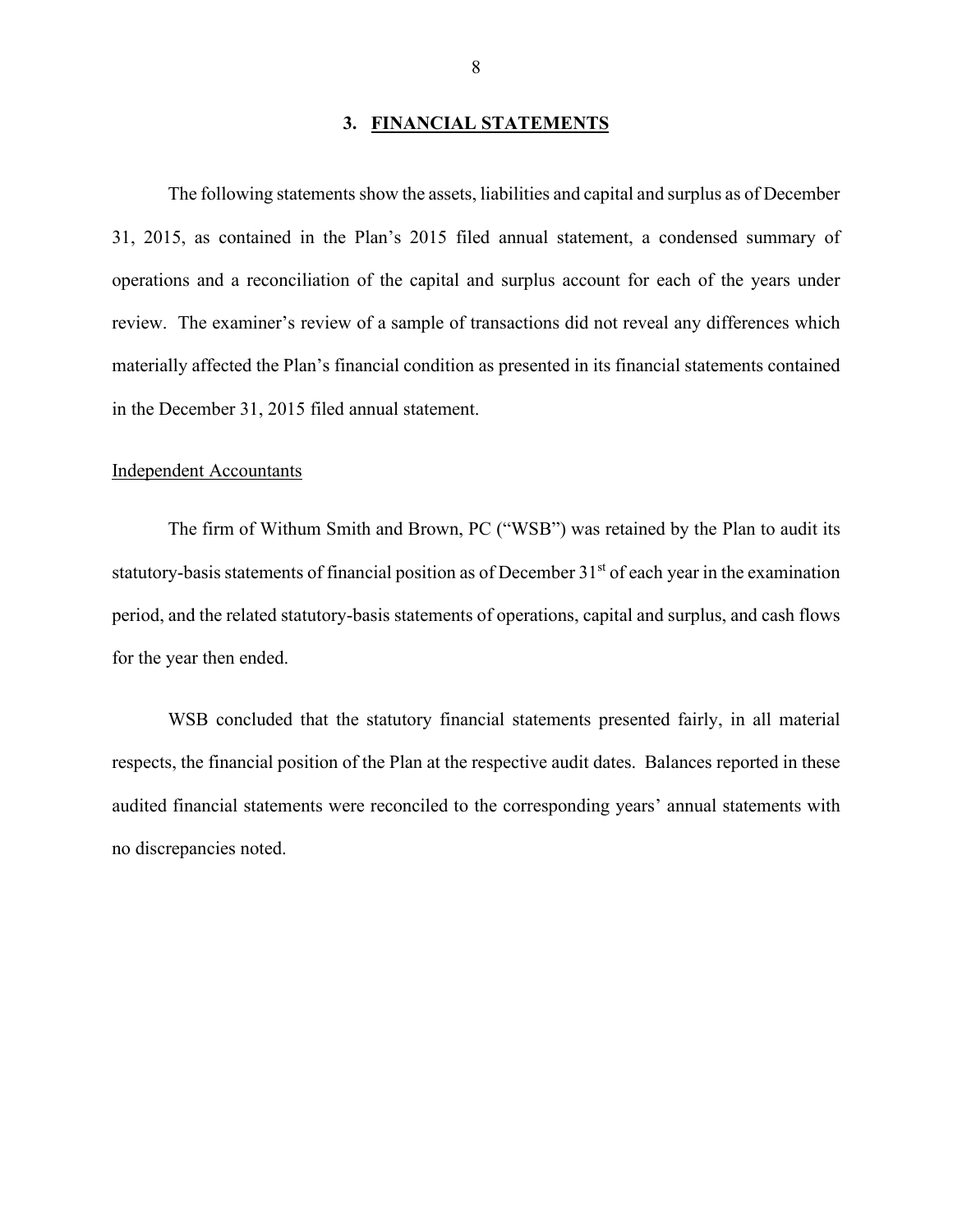## A. Balance Sheet

| Assets                                                                                                                                                                                                             | Company                                                                       | Examination                                                     | <b>Surplus</b><br>Increase/<br>Decrease |
|--------------------------------------------------------------------------------------------------------------------------------------------------------------------------------------------------------------------|-------------------------------------------------------------------------------|-----------------------------------------------------------------|-----------------------------------------|
| <b>Bonds</b><br>Common stocks<br>Cash and cash equivalents<br>Aggregate write for invested assets<br>Investment income due and accrued<br>Uncollected premiums and agents'<br>balances in the course of collection | 4,007,848<br>$\mathbb{S}$<br>33,152<br>12,835,000<br>556<br>21,597<br>714,839 | \$4,007,848<br>33,152<br>12,835,000<br>556<br>21,597<br>714,839 |                                         |
| Total assets                                                                                                                                                                                                       | \$<br>17,612,992                                                              | \$<br>17,612,992                                                |                                         |
| Liabilities                                                                                                                                                                                                        |                                                                               |                                                                 |                                         |
| Claims unpaid<br>Accrued medical incentive pool and<br>bonus amounts<br>Unpaid claims adjustment<br>expenses<br>Aggregate health policy<br>reserves<br>Premiums received in advance                                | \$<br>4,195,941<br>1,825,000<br>49,893<br>602,494<br>349,958                  | \$<br>4,195,941<br>1,825,000<br>248,360<br>602,494<br>349,958   | $\mathbb{S}$<br>198,467                 |
| General expenses due or accrued<br><b>Total liabilities</b>                                                                                                                                                        | 126,257<br>\$<br>7,149,543                                                    | 126,257<br>\$<br>7,348,010                                      | $\mathbb{S}$<br>198,467                 |
| Capital and Surplus                                                                                                                                                                                                |                                                                               |                                                                 |                                         |
| Aggregate write-in for special<br>surplus funds<br>Statutory reserve<br>Unassigned funds (surplus)<br>Total capital and surplus                                                                                    | \$<br>530,000<br>7,898,735<br>2,034,714<br>10,463,449<br>\$                   | \$<br>530,000<br>7,898,735<br>1,836,247<br>10,264,982<br>\$     | (198, 467)<br>(198, 467)<br>S           |
| Total liabilities, capital and<br>surplus                                                                                                                                                                          | \$<br>17,612,992                                                              | \$<br>17,612,992                                                |                                         |

Note 1: The Plan is incorporated as a not-for-profit organization and is exempt from income tax under Section 501c(3) of the Internal Revenue Code.

Note 2: The Department actuary had arrived at a shortfall of \$198,467 for Unpaid Claims Adjustment Expenses which decreases the capital and surplus to \$10,264,982.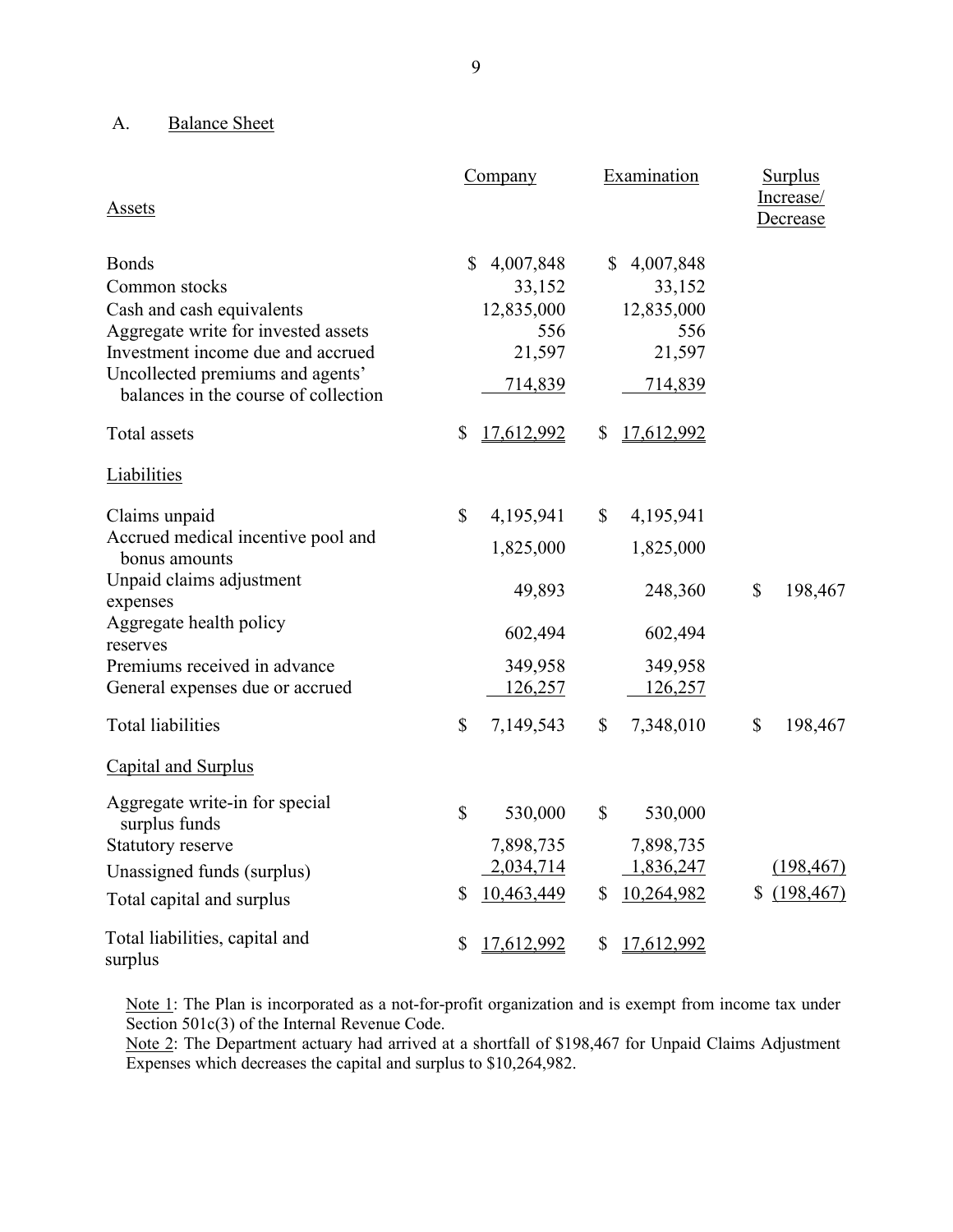B. Statement of Revenue and Expenses and Capital and Surplus

Capital and surplus increased \$2,173,457 during the examination period, January 1, 2011

through December 31, 2015, detailed as follows:

| \$<br>266,686,692<br>Net premium income<br>Total revenue<br>Expenses                                                                                                                                                | \$266,686,692                           |
|---------------------------------------------------------------------------------------------------------------------------------------------------------------------------------------------------------------------|-----------------------------------------|
|                                                                                                                                                                                                                     |                                         |
|                                                                                                                                                                                                                     |                                         |
| Other professional services<br>\$217,671,871<br>Incentive pool, withhold adjustments and bonus<br>amounts<br>6,702,060<br>Claim adjustment expenses<br>2,075,502<br>General administrative expenses<br>38, 342, 289 |                                         |
| Total underwriting deductions                                                                                                                                                                                       | \$264,791,722                           |
| Net investment income earned<br>Net realized capital gain<br>Net loss from premiums charged off<br>Net income                                                                                                       | 493,224<br>171<br>(94,060)<br>2,294,305 |
| Changes in Capital and Surplus                                                                                                                                                                                      |                                         |
| Capital and surplus, per report on examination,<br>as of December 31, 2010                                                                                                                                          | \$8,289,992                             |
| Gains in<br>Losses in<br><b>Surplus</b><br><b>Surplus</b>                                                                                                                                                           |                                         |
| Net income<br>\$2,294,305<br>23,992<br>Change in net unrealized capital losses<br>Change in non-admitted assets<br>\$144,840<br>$\theta$                                                                            |                                         |
| Net gain in capital and surplus<br>\$                                                                                                                                                                               | 2,173,457                               |
| Capital and surplus, per report on examination,<br>as of December 31, 2015                                                                                                                                          | \$10,463,449                            |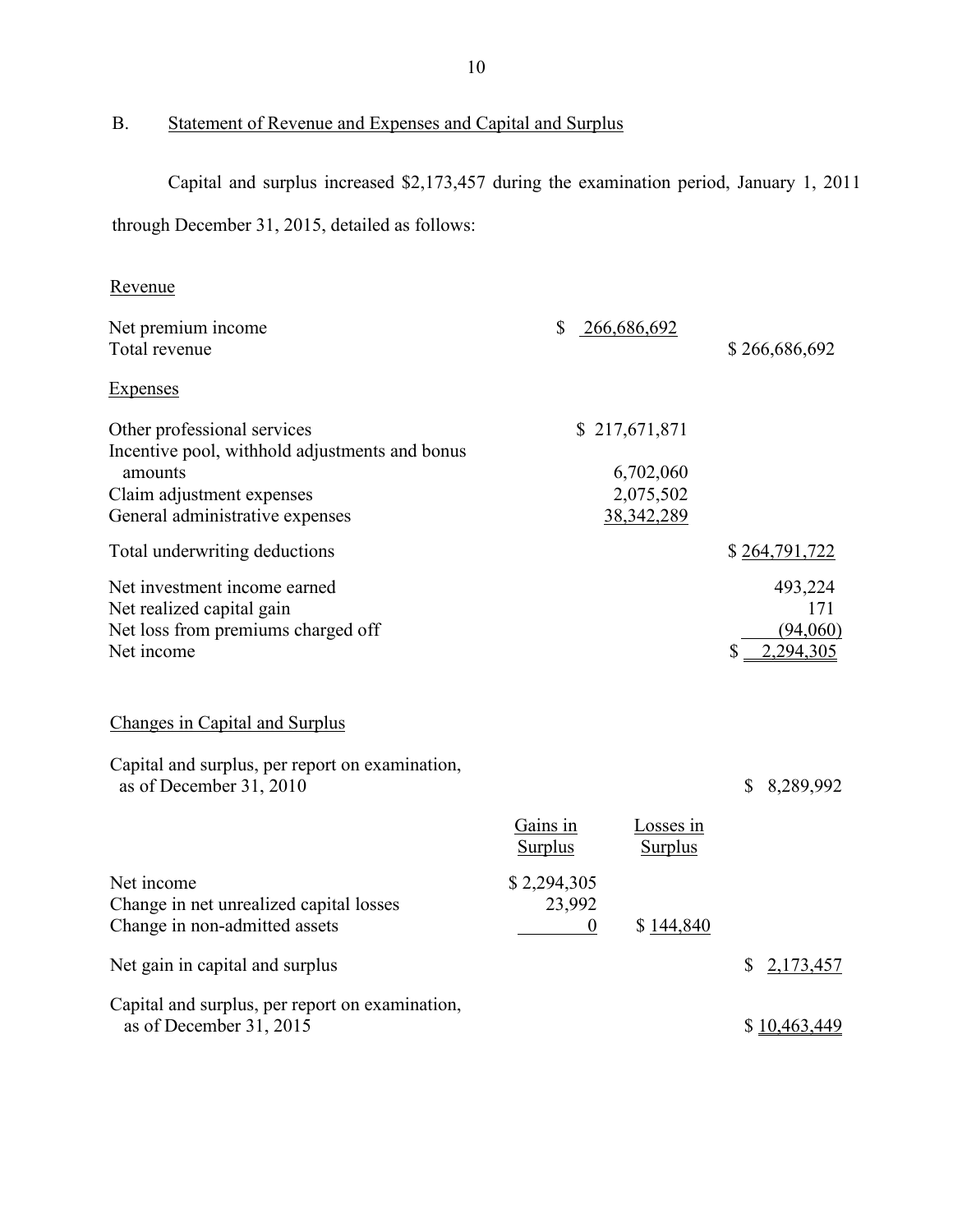#### **4. UNPAID CLAIMS ADJUSTMENT EXPENSES**

The examination liability of \$248,360 is \$198,467 more than the amount reported by the Plan in its filed annual statement as of December 31, 2015.

The examination analysis of the captioned account was conducted in accordance with generally accepted actuarial principles and practices and was based on statistical information contained in the Plan's internal records and in its filed annual and quarterly statements, as well as additional information provided by the Plan.

The examination reserve was based upon actual payments made through a point in time, plus an estimate for claims remaining unpaid at that date. Such estimate was calculated based on actuarial principles which utilized the Plan's experience in projecting the ultimate cost of claims incurred on or prior to December 31, 2015.

#### **5. SUBSEQUENT EVENTS**

The financial portion of the examination was updated to include a review of the Plan's financial condition as of December 31, 2017.

It should be noted that the Plan's examination liability for Claims Unpaid as of December 31, 2017, was \$6,313,981 which was \$667,304 or 10.57% greater than the amount reported in its December 31, 2017, financial statement filing.

The examination analysis of the Claims Unpaid account was conducted in accordance with generally accepted actuarial principles and practices and was based on statistical information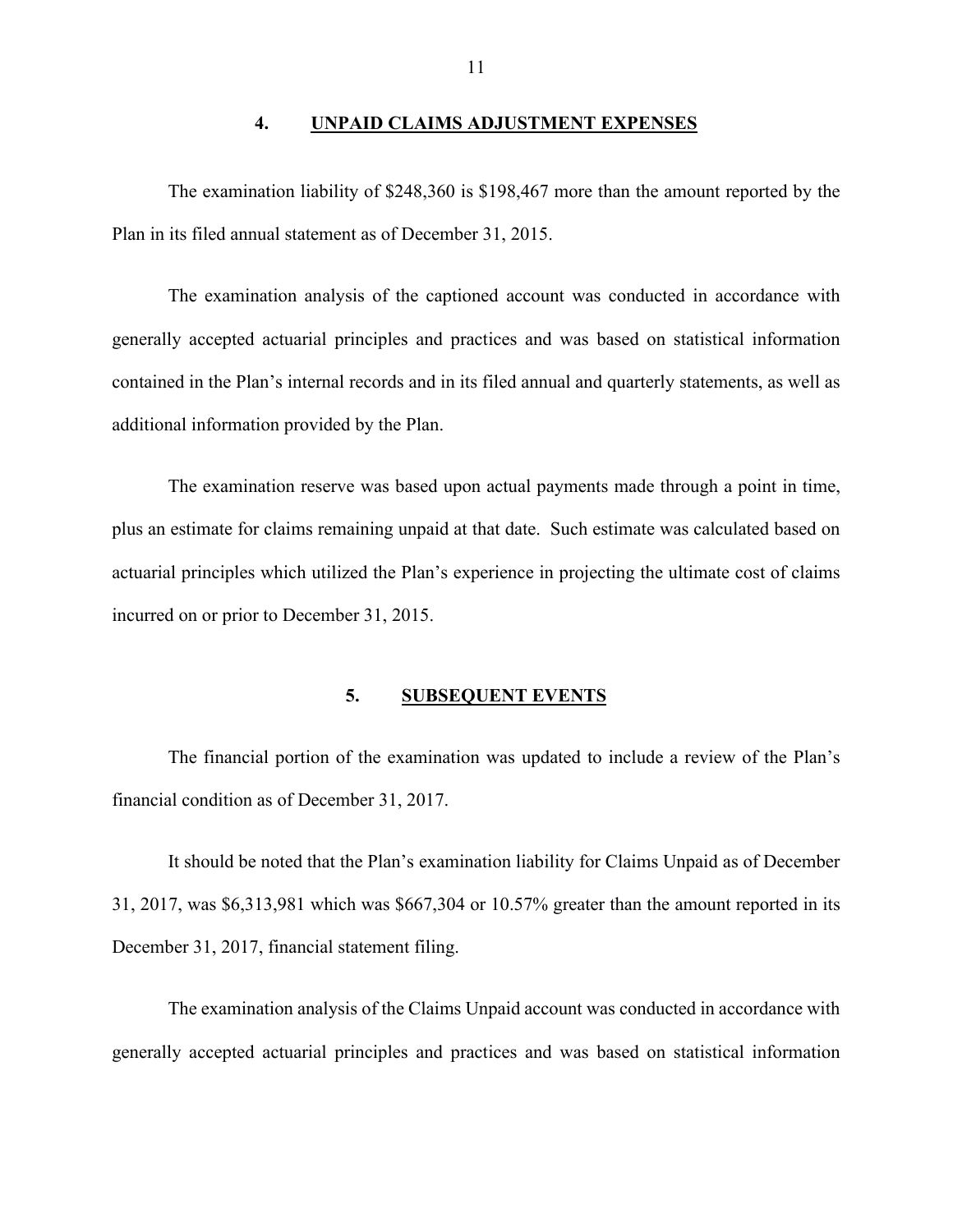contained in the Plan's internal records and in its filed annual and quarterly statements, as well as additional information provided by the Plan.

The examination reserve was based upon actual payments made through a point in time, plus an estimate for claims remaining unpaid at that date. Such estimate was calculated based on actuarial principles which utilized the Plan's experience in projecting the ultimate cost of claims incurred on or prior to December 31, 2017.

#### **6. MARKET CONDUCT ACTIVITIES**

In the course of this examination, a review was made of the manner in which the Plan conducts its business practices and fulfills its contractual obligations to policyholders and claimants. The review was general in nature and is not to be construed to encompass the more precise scope of a market conduct examination. The review was directed at the practices of the Plan in the following major areas:

- A. Underwriting, rating and issuance of contracts
- B. Standards for Prompt, Fair and Equitable Settlement of Claims for Health Care and Payment for Health Care Services ("Prompt Pay Law")
- C. Explanation of benefits statements
- D. Complaints
- E. Fraud prevention and detection plan
- F. Network adequacy

#### A. Underwriting, Rating and Issuance of Contracts

Section 4308(a) of the New York Insurance Law states, in part:

"No corporation... shall enter into any contract unless and until it shall have filed with the superintendent a copy of the contract or certificate and of all applications, riders and endorsements for use in connection with the issuance or renewal thereof, to be formally approved… as conforming to the applicable provisions of this article…"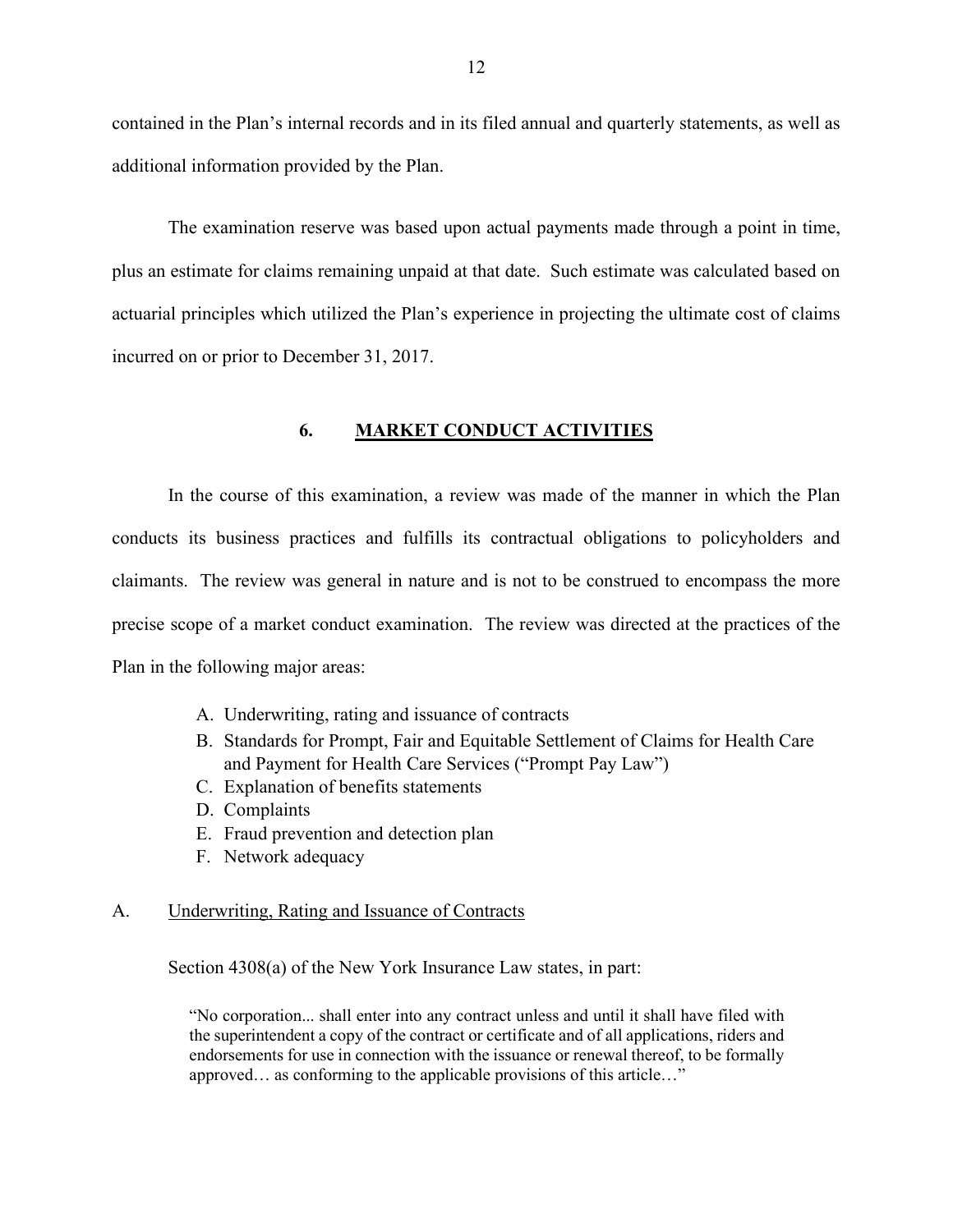The examiner selected a sample of eight (8) large group contracts and eight (8) individual contracts to verify that the contracts issued and the rates charged to subscribers were filed and approved by the Department. It should be noted that the examiner encountered considerable delays in receiving the contracts (See item 7 of this Report). Additionally, when the information was provided, it was incomplete and failed to include all the requested information. As a result, the examiner was unable to complete the review.

Additionally, the examiner reviewed a sample of the Plan's contracts. After multiple discussions with the Plan's President, it was determined that for 11,250 instances, the Plan had issued contracts to its members prior to receiving the Department's approval, thereby violating Section 4308(a) of the New York Insurance Law.

It is recommended that Dentcare comply with Section 4308(a) of the New York Insurance Law by obtaining the Department's approval prior to the issuance of any contracts.

Subsequent to the examination date, Dentcare submitted its unapproved contracts to the Department for approval and the Department approved the contracts on July 18, 2017.

#### B. Standards For Prompt, Fair And Equitable Settlement Of Claims For Health Care And Payments For Health Care Services ("Prompt Pay Law")

Section 3224-a(a) of the New York Insurance Law, "Standards for prompt, fair and equitable settlement of claims for health care and payments for health care services" ("Prompt Pay Law"), requires all insurers to pay undisputed claims within 30 days of receipt of a claim that is transmitted via the internet or electronic mail, or 45 days of receipt of a claim submitted by other means, such as paper or facsimile. If such undisputed claims are not paid within the respective 30 or 45 days of receipt, interest may be payable.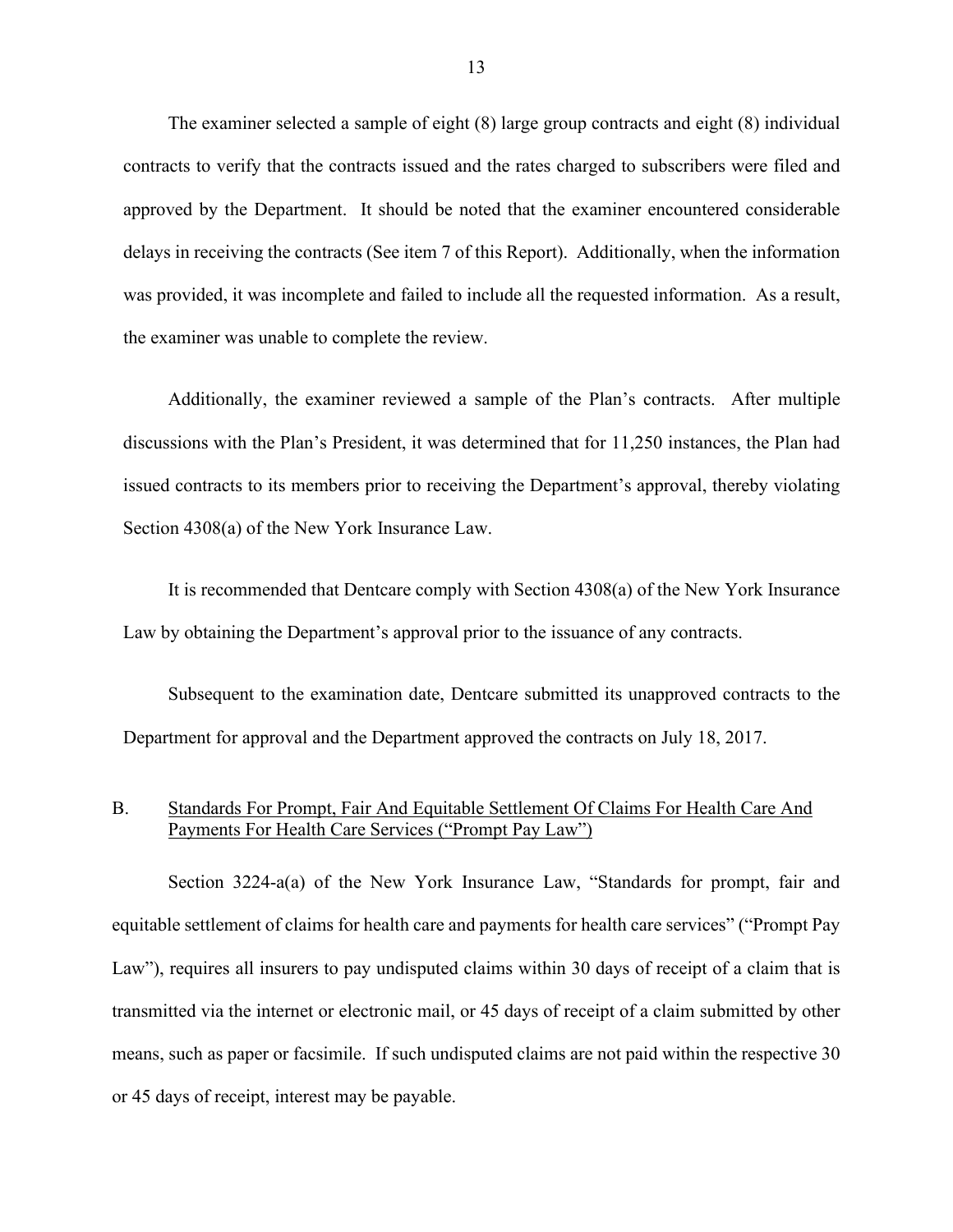Upon review of Dentcare's claims, it was noted that claims processed by the Plan, beyond 30 or 45 days of receipt, did not exceed the allowable threshold under Section 3224-a(a) of the New York Insurance Law.

#### C. Explanation of Benefits Statements

As part of review of Dentcare's claim practices and procedures, a review of the explanation of benefit statements ("EOB") sent to subscribers and/or providers by the Plan was performed. An EOB is an important link among the subscriber, the provider and Dentcare. It should clearly communicate to the subscriber and/or provider that the Plan has processed a claim and how that claim was processed. It should clearly describe the charges submitted, the date the claim was received, the amount allowed for the services rendered, and show any balance owed to the provider. It should also serve as the documentation to recover any money from coordination of benefits with other carriers.

Section 3234(b)(7) of the New York Insurance Law states:

"(b) The explanation of benefits form must include at least the following:

(7) a telephone number or address where an insured or subscriber may obtain clarification of the explanation of benefits, as well as a description of the time limit, place and manner in which an appeal of a denial of benefits must be brought under the policy or certificate and a notification that failure to comply with such requirements may lead to forfeiture of a consumer's right to challenge a denial or rejection, even when a request for clarification has been made."

A sample of EOBs were reviewed in order to determine compliance with the aforementioned section of the New York Insurance Law.

It was determined that the Plan violated Section 3234(b)(7) of the New York Insurance

Law because its EOBs failed to contain the following nonforfeiture language "*notification that*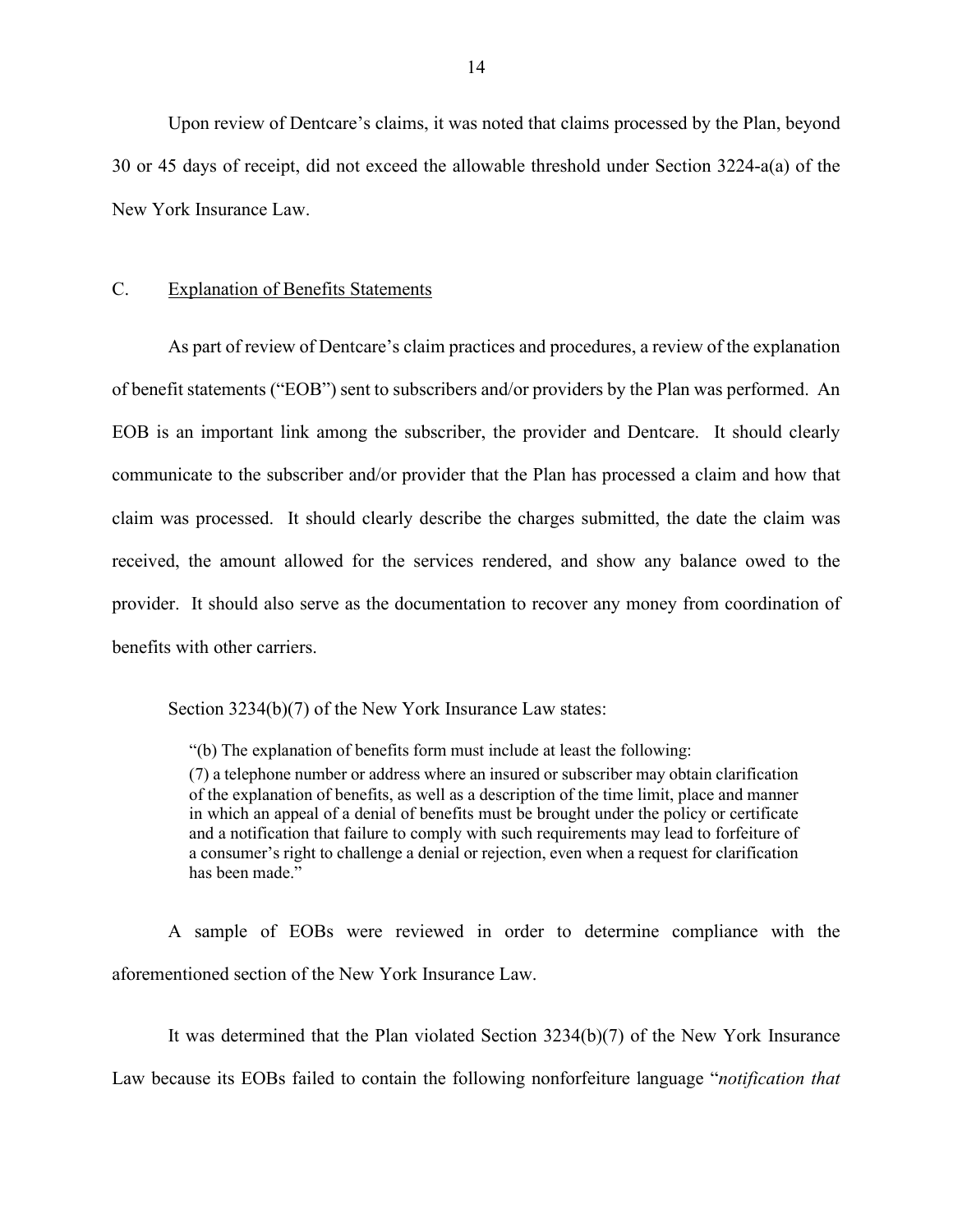*failure to comply with such requirements may lead to forfeiture of a consumer's right to challenge a denial or rejection, even when a request for clarification has been made*."

It is recommended that the Plan comply with Section 3234(b)(7) of the New York Insurance Law by incorporating the required nonforfeiture language on all of its EOBs.

A similar recommendation was cited in the prior report on examination.

#### D. Complaints

Circular Letter No. 11 (1978) states, in part:

"…as part of its complaint handling function, the company's consumers services department will maintain an ongoing central log to register and monitor all complaint activity…"

Circular Letter No. 11 (1978) provides that all licensed insurance companies establish an internal department specifically designated to investigate and resolve complaints filed by its subscribers. Additionally, the Circular Letter requires that all insurer maintain an ongoing central log to register and monitor all complaint activity.

It should be noted that during the examination period, Dentcare failed to maintain an ongoing central complaint log; instead it maintained two separate worksheets to record its complaint activity.

It is recommended that the Plan comply with the provisions of Circular Letter No. 11 (1978) by maintaining an ongoing central complaint log.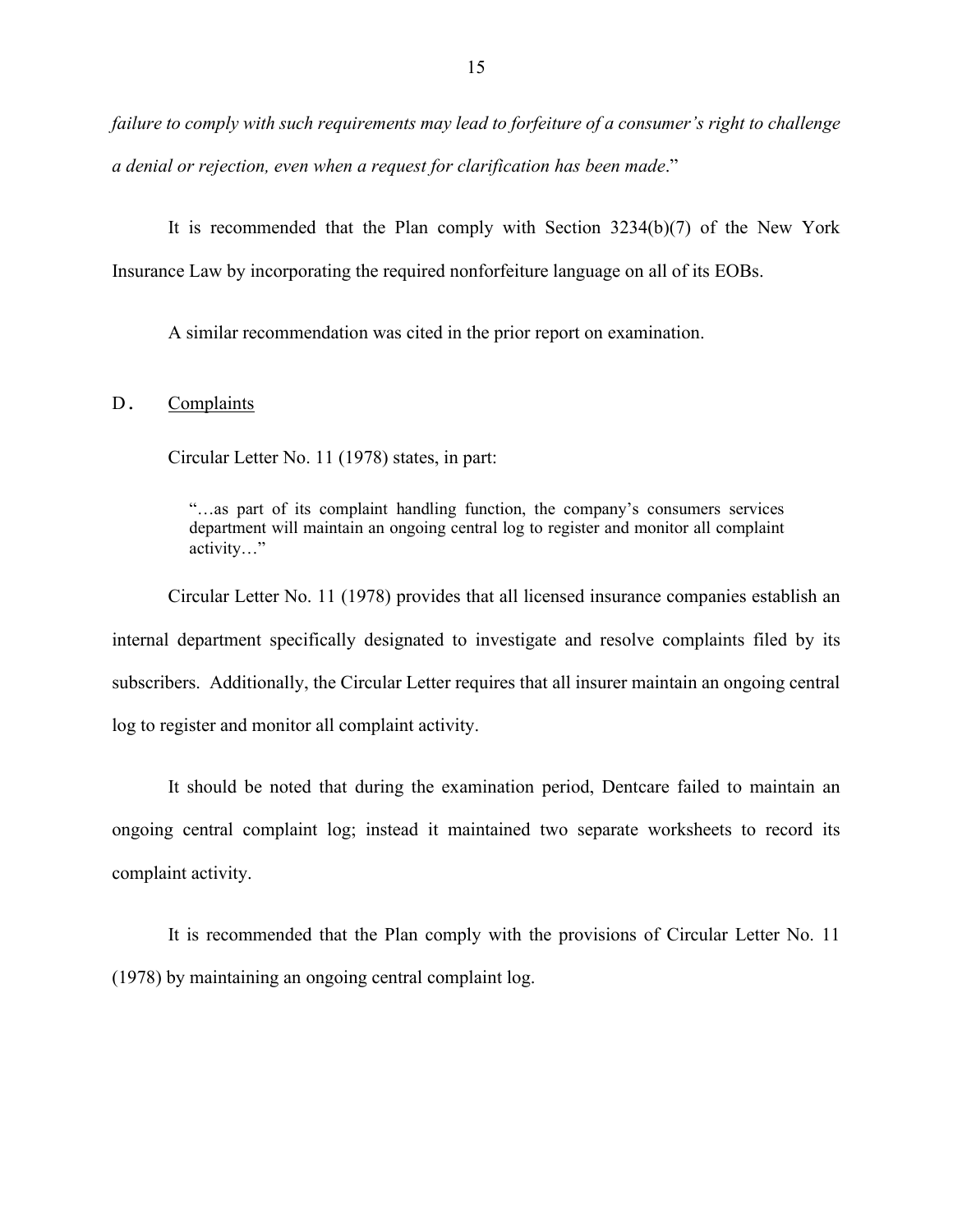Insurance Regulation No. 64 (11 NYCRR 216.4) states, in part:

"(a) Every insurer, upon notification of a claim, shall, within 15 business acknowledge the receipt of such notice…

(b) An appropriate reply shall be made within 15 business days..."

The examiner selected a sample of ten (10) complaints to determine compliance with

Insurance Regulation No. 64 (11 NYCRR 216.4). It should be noted that for seven (7) of the ten

(10) complaints sampled, Dentcare failed to reply within the required timeframe of 15 business

days.

It is recommended that the Plan comply with the requirements of Insurance Regulation No.

64 by replying to all complaints received in a timely manner.

#### E. Fraud Prevention and Detection Plan

Section 409(b)(1) of the New York Insurance Law states, in part:

"The plan shall provide… provisions for a full-time special investigations unit and staffing levels within such unit. Such unit shall be… responsible for investigating… cases of suspected fraudulent activity and for effectively implementing fraud prevention and reduction activities pursuant to the plan filed with the superintendent. An insurer shall include in such plan staffing levels…"

A review of Dentcare's Fraud Prevention Plan, which was submitted to the Department on December 9, 2002 and approved on February 3, 2003, was conducted. Dentcare's compliance with New York Insurance Law Section 409 and Insurance Regulation No. 95 (11 NYCRR 86), with respect to the reporting of fraud cases to the Department, was also reviewed.

It was determined that Dentcare violated Section 409(b)(1) of the New York Insurance Law when it failed to update its Fraud Prevention Plan to reflect the correct staffing levels of its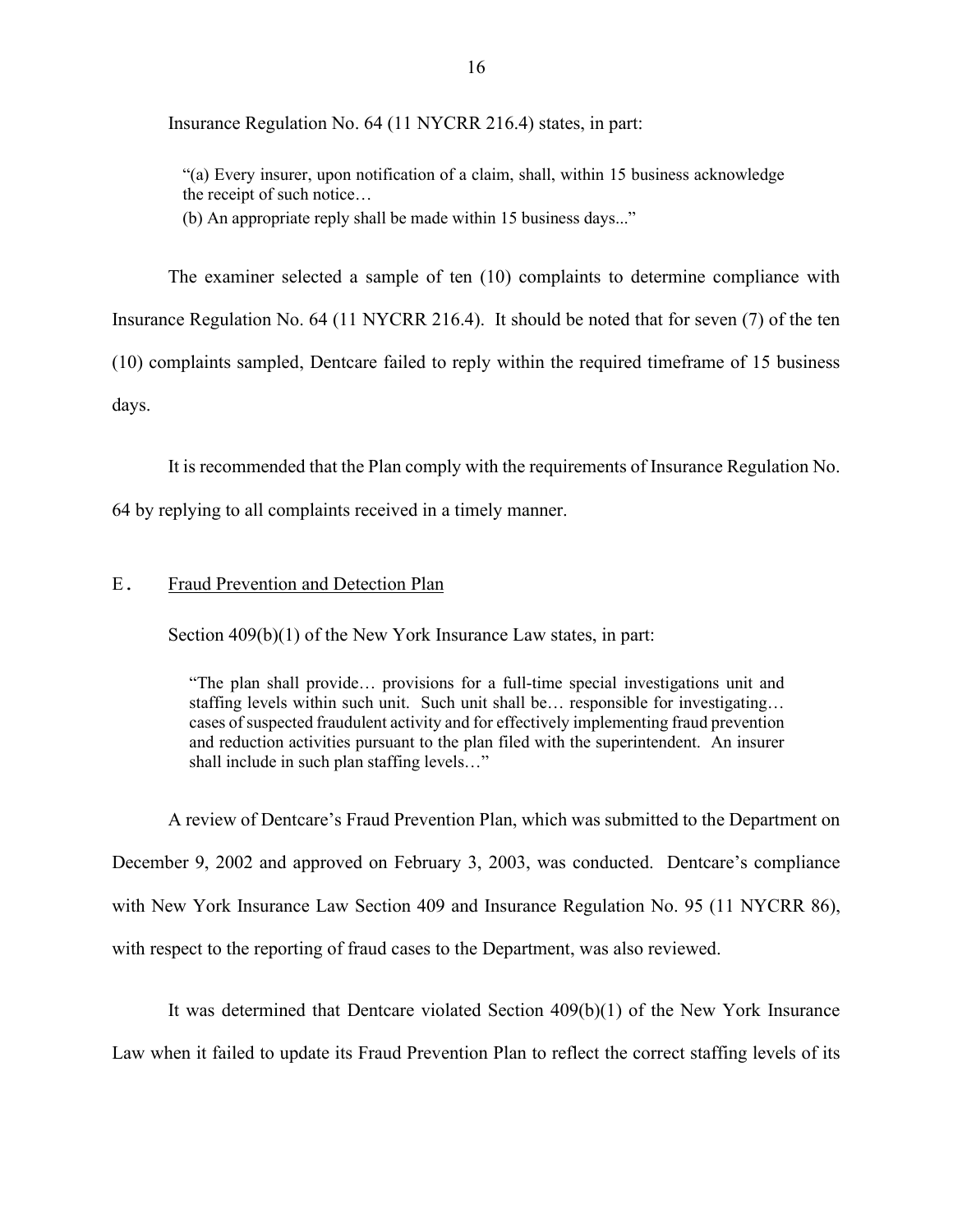Special Investigations Unit ("SIU"); the Fraud Prevention Plan contained the names of personnel who were no longer employed as staff of the Plan's SIU.

Additionally, it should be noted that during the examination period, Healthplex, Inc., the Plan's TPA, performed most of the Plan's SIU functions.

It is recommended that Dentcare comply with Section 409(b)(1) of the New York Insurance Law by updating and resubmitting its Fraud Prevention and Detection Plan, with the Department to reflect its SIU's correct staffing level.

Subsequent to the examination date, the Plan submitted an updated Fraud Prevention and Detection Plan to the Department for review and approval. The Plan was approved by the Department on August 11, 2020.

#### F. Network Adequacy

Section 3241(a) of the New York Insurance Law states, in part:

"(a) An insurer… organized pursuant to article forty-three of this chapter… that issues a health insurance policy or contract with a network of health care providers shall ensure that the network is adequate to meet the health needs of insureds and provide an appropriate choice of providers sufficient to render the services covered under the policy or contract. The superintendent shall review the network of health care providers for adequacy… To the extent that the network has been determined… to meet the standards set forth in… the public health law, such network shall be deemed adequate…"

A review of the Plan's network adequacy with regards to member access and choice of providers, during the examination period, was conducted.

A review of Dentcare's network adequacy filings revealed that in three (3) counties, its network did not contain an adequate number of specialist and/or ancillary providers sufficient to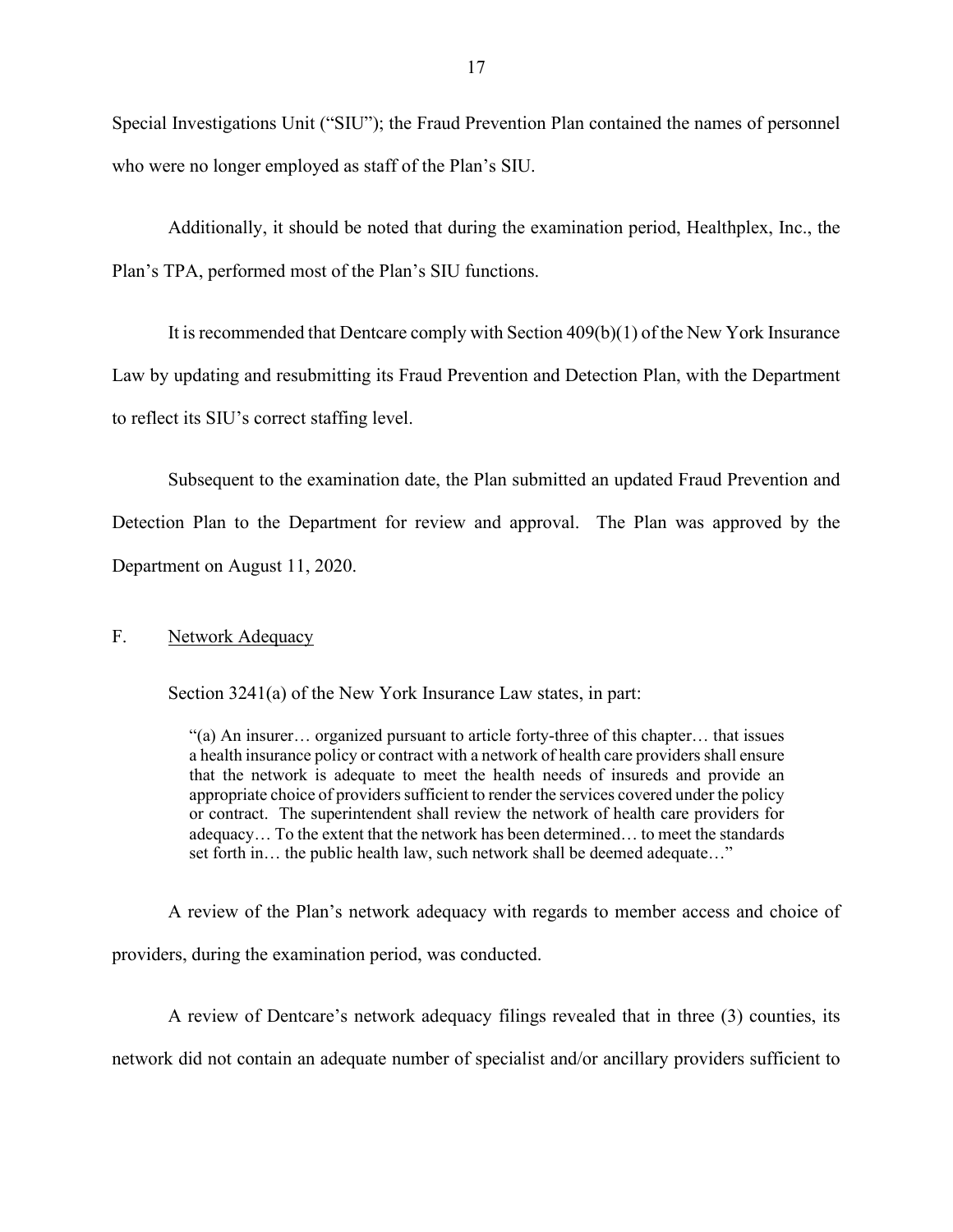render services to the Plan's member's in violation of Section 3241(a) of the New York Insurance Law.

It is recommended that Dentcare comply with Section 3241(a) of the New York Insurance Law by ensuring that its network is adequate and that it provides an appropriate choice of providers to all of its members.

#### G. Record Retention

Part 243.2(b)(1) of Insurance Regulation No. 152 (11 NYCRR 243.2(b)) states, in part:

"Except as otherwise required by law or regulation, an insurer shall maintain: (1) A policy record for each insurance contract… for six calendar years… or until after the filing of the report on examination in which the record was subject to review, whichever is longer…"

The Plan failed to comply with the provisions of Insurance Regulation No. 152 (11 NYCRR 243.2(b)) when it was unable to provide copies of certain initial enrollment applications as completed by the subscriber, initiating coverage, as well as copies of the policies sold.

It is recommended that the Plan comply with the provisions of Part 243.2(b) of Insurance Regulation No. 152 by maintaining all applications and policies for such time frames as required by the Regulation.

#### **7. FACILITATION OF EXAMINATION**

Section 310(a)(3) of the New York Insurance Law states, in part:

"The officers and agents of such insurer… shall facilitate such examination and aid such examiners in conducting the same so far as it is in their power to do so."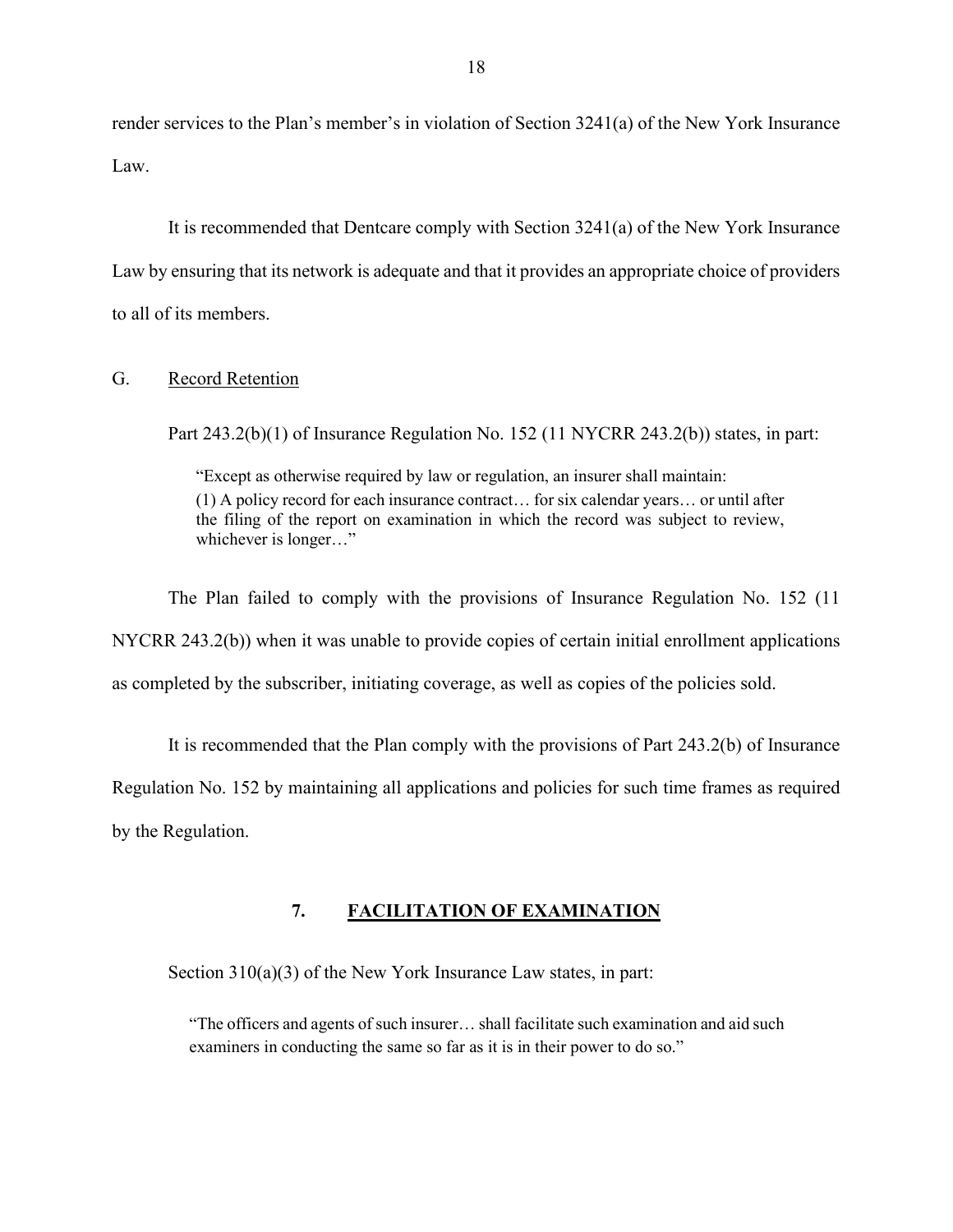To gain an understanding of the process and controls with regards to the Plan's group implementation, the examiner requested certain underwriting and rating documentation, including a sample of new business written in calendar year 2015.

The Plan violated Section 310(a)(3) of the New York Insurance Law when, it failed to provide the requested documentation in a timely manner. It should be noted that after granting the Plan with several extensions, it ultimately took months before the Plan provided the requested documentation to the examiner.

It is recommended that the Plan comply with Section  $310(a)(3)$  of the New York Insurance Law by ensuring that all requested documentation is provided in a timely manner.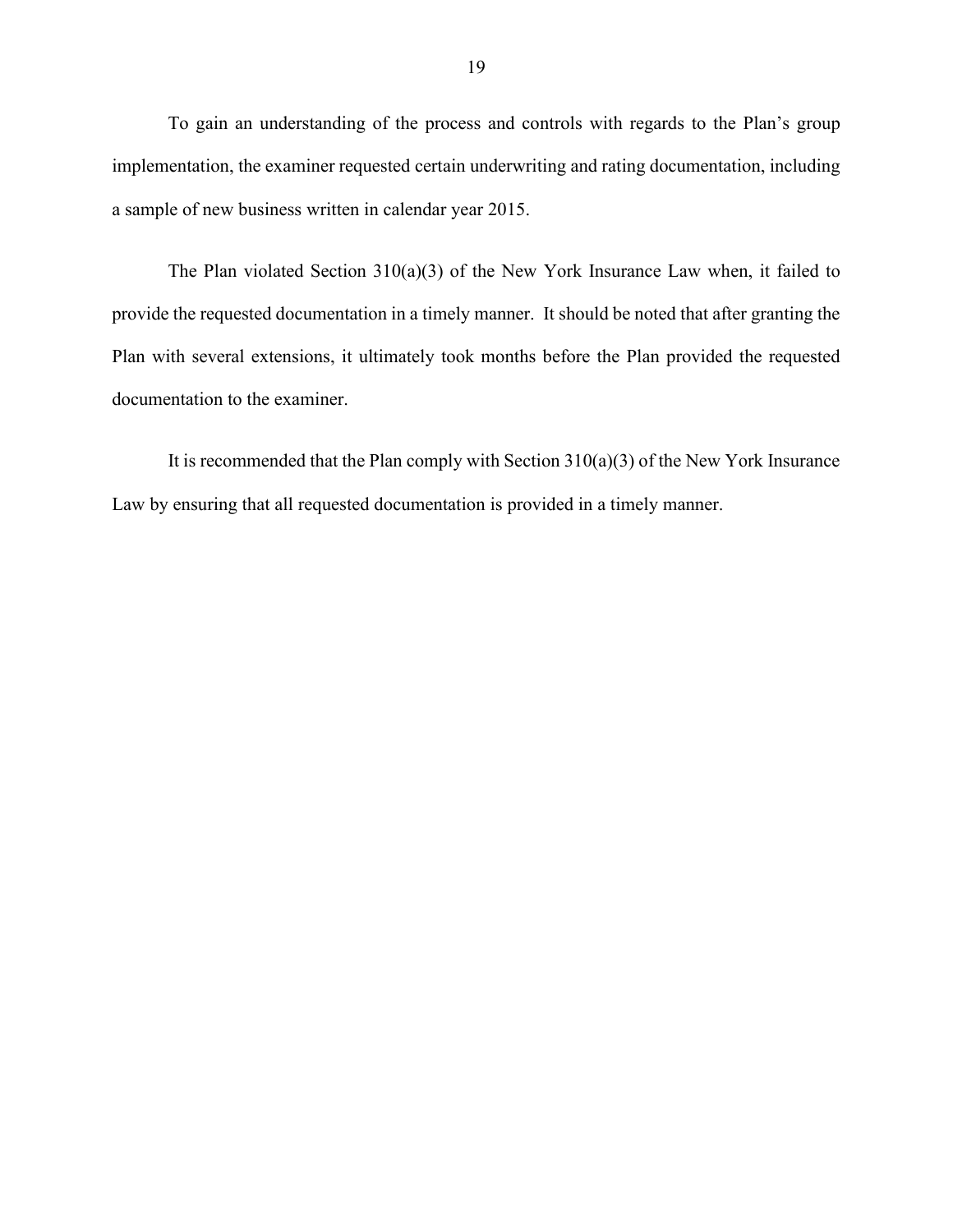#### **8. COMPLIANCE WITH PRIOR REPORT ON EXAMINATION**

The prior report on examination as of December 31, 2010, contained the following forty (40) comments and recommendations pertaining to the financial portion of the examination (page number refers to the prior report on examination):

**ITEM NO. PAGE NO.**

7

8

#### Management and Controls

1. It is recommended that the Plan complies with the requirements of Sections  $89.4(c)(1)$  and  $(c)(2)$  of Insurance Regulation No. 118 by notifying the Department, of any dismissals of any accounting firm it is receiving services from and by submitting a letter detailing the specifics of such dismissals in accordance with the timeframes specified in the Regulation. 4

*The Plan has complied with this recommendation.*

2. It is recommended that, as a good business practice, the Plan establishes formal written investment guidelines to be used when purchasing or disposing of investments.

*The Plan has complied with this recommendation.*

3. It is recommended that the Plan complies with the requirements of Department Circular Letter No. 9 (1999) by obtaining the required annual certifications. 8

*The Plan has complied with this recommendation.*

4. It is recommended that the Plan complies with the requirements of Circular Letter No. 9 (1999) by updating its Board of Directors on claims processing functions.

*The Plan has complied with this recommendation.*

Service Agreement

5. It is again recommended that Dentcare's management performs a detailed analysis of its agreement with Healthplex, Inc. and considers the solicitation of other entities that can perform the same services as Healthplex, Inc. 10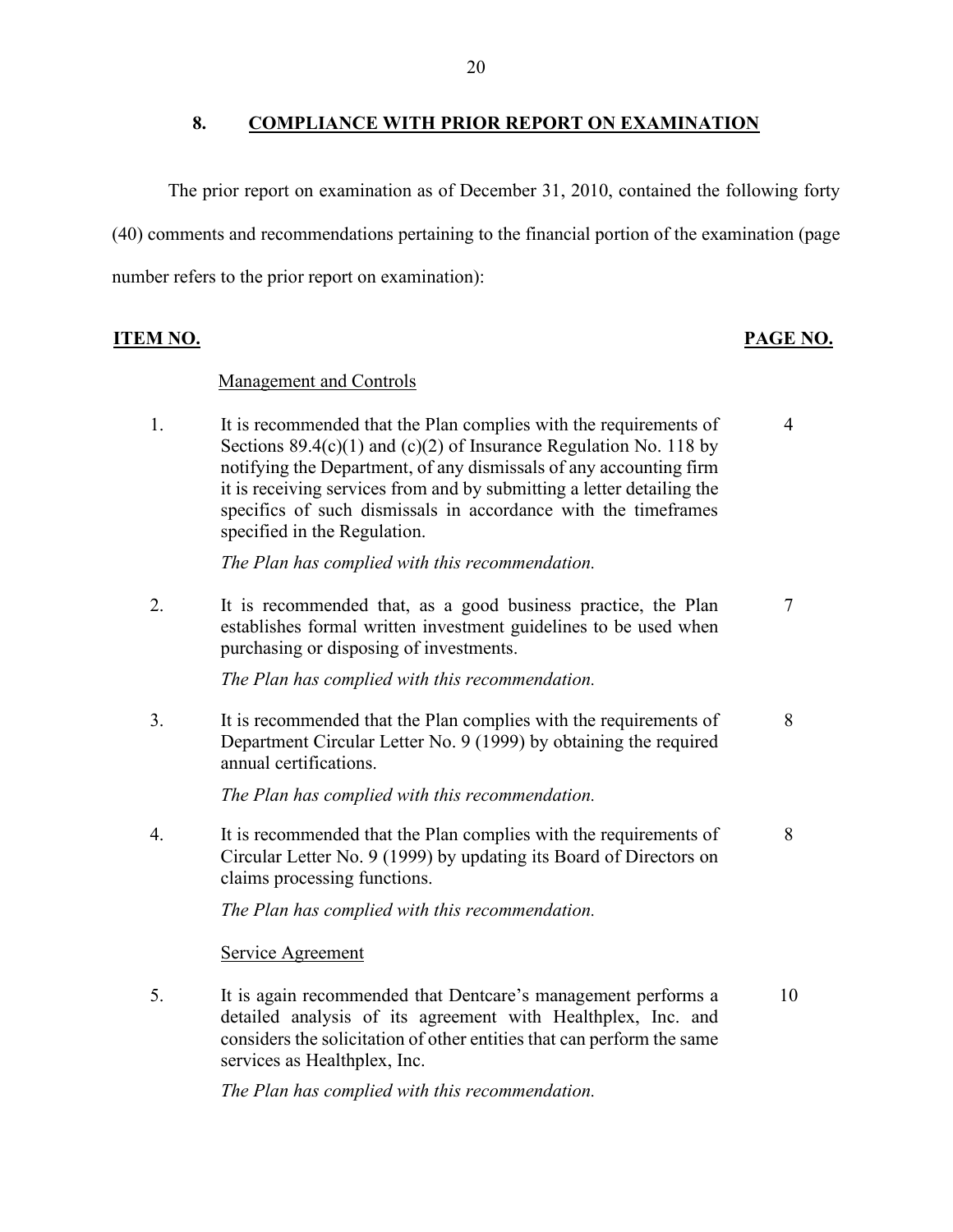# **ITEM NO. PAGE NO**

Service Agreement (Cont.)

| 6.  | It is recommended that Dentcare complies with the provisions<br>detailed in its service agreement with Healthplex, Inc.<br>The Plan has complied with this recommendation.                                                                                     | 11 |
|-----|----------------------------------------------------------------------------------------------------------------------------------------------------------------------------------------------------------------------------------------------------------------|----|
| 7.  | It is further recommended that the service agreement clearly<br>identifies those services Healthplex, Inc. are to render to the Plan<br>and those services the Plan will perform itself.                                                                       | 11 |
|     | The Plan has complied with this recommendation.                                                                                                                                                                                                                |    |
|     | <b>Abandoned Property Law</b>                                                                                                                                                                                                                                  |    |
| 8.  | It is recommended that the Plan complies with the requirements<br>of Section 1316 of the New York Abandoned Property Law by<br>filing the requisite abandoned property reports with the Office of<br>the New York State Comptroller.                           | 12 |
|     | The Plan has complied with this recommendation.                                                                                                                                                                                                                |    |
| 9.  | It is recommended that the Plan complies with the requirements<br>of Section 1316 of the New York Abandoned Property Law by<br>annually publishing a list of names with the last known addresses<br>of persons appearing to be entitled to abandoned property. | 13 |
|     | The Plan has complied with this recommendation.                                                                                                                                                                                                                |    |
| 10. | It is further recommended that the Plan files proof of such<br>publication with the Office of the State Comptroller.                                                                                                                                           | 13 |
|     | The Plan has complied with this recommendation.                                                                                                                                                                                                                |    |
|     | Conflict of Interest                                                                                                                                                                                                                                           |    |
| 11. | It is recommended that the Plan establishes a written conflict of<br>interest policy and/or a code of conduct policy.                                                                                                                                          | 13 |
|     | The Plan has complied with this recommendation.                                                                                                                                                                                                                |    |
|     | <b>Accounts and Records</b>                                                                                                                                                                                                                                    |    |
| 12. | It is recommended that the Plan complies with the requirements<br>of Section 1217 of the New York Insurance Law by obtaining<br>proper documentation for all of its disbursements that are one<br>hundred dollars or more.                                     | 14 |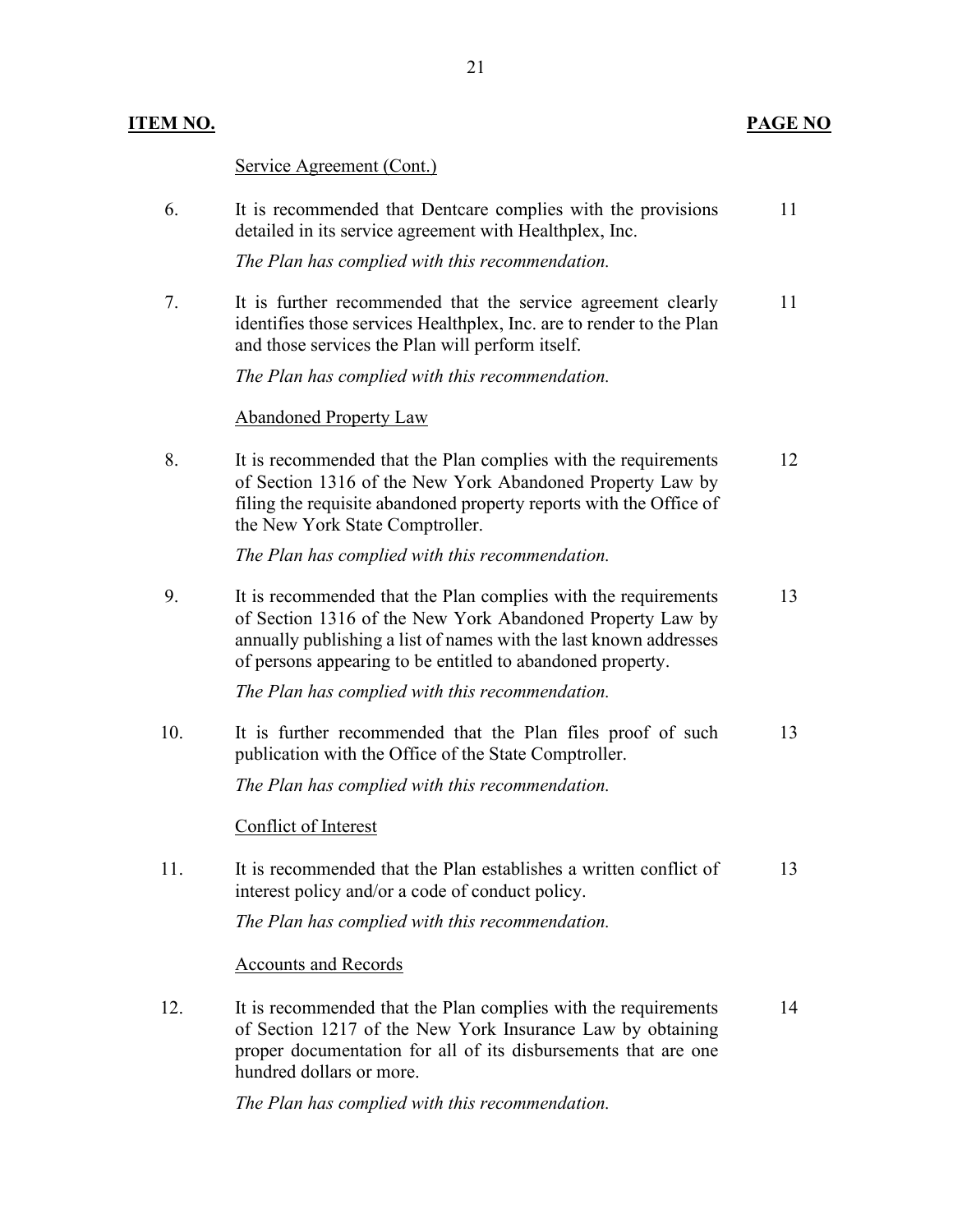# Accounts and Records (Cont.)

| 13. | It is recommended that the Plan complies with the requirements<br>of Paragraph 10 of SSAP No. 6 by charging its uncollectible<br>receivables to income.                                                                                                                                                                                                                              | 15 |
|-----|--------------------------------------------------------------------------------------------------------------------------------------------------------------------------------------------------------------------------------------------------------------------------------------------------------------------------------------------------------------------------------------|----|
|     | The Plan has complied with this recommendation.                                                                                                                                                                                                                                                                                                                                      |    |
| 14. | It is recommended that the Plan complies with the requirements<br>of Sections 1305(a) and $(b)(1)$ of the New York Insurance Law<br>and Paragraph 3 of SSAP No. 5 by maintaining reserves equal to<br>the unearned portions of the gross premiums charged.<br>The Plan has complied with this recommendation.                                                                        | 16 |
| 15. | It is recommended that the Plan complies with the requirements<br>of Section $1302(a)(2)$ of the New York Insurance Law by<br>refraining from admitting prepaid expenses unless such prepaid<br>expenses are considered an exception as defined by Section<br>$1301(a)(16)$ of the New York Insurance Law.                                                                           | 17 |
|     | The Plan has complied with this recommendation.                                                                                                                                                                                                                                                                                                                                      |    |
|     | <b>Agents and Brokers</b>                                                                                                                                                                                                                                                                                                                                                            |    |
| 16. | It is recommended that the Plan complies with the requirements<br>of Section $2102(a)(1)$ of the New York Insurance Law by<br>ensuring that individuals who sell its products are licensed.<br>The Plan has complied with this recommendation.                                                                                                                                       | 22 |
| 17. | It is also recommended that the Plan complies with the<br>requirements of Section 2114(a)(3) by paying commissions only<br>to those individuals who are licensed producers.<br>The Plan has complied with this recommendation.                                                                                                                                                       | 22 |
| 18. | It is further recommended that the Plan complies with the<br>requirements of Section 2102(e)(2) of the New York Insurance<br>Law by paying renewal and other deferred commissions only to<br>those individuals who were licensed producers at the time of the<br>initial sell, solicitation or negotiation of the Plan's product.<br>The Plan has complied with this recommendation. | 22 |
| 19. | It is recommended that the Plan complies with the requirements<br>of Section 2112(a) of the New York Insurance Law by ensuring<br>that certificates of appointments for all of its agents are filed with<br>the Department.                                                                                                                                                          | 23 |
|     |                                                                                                                                                                                                                                                                                                                                                                                      |    |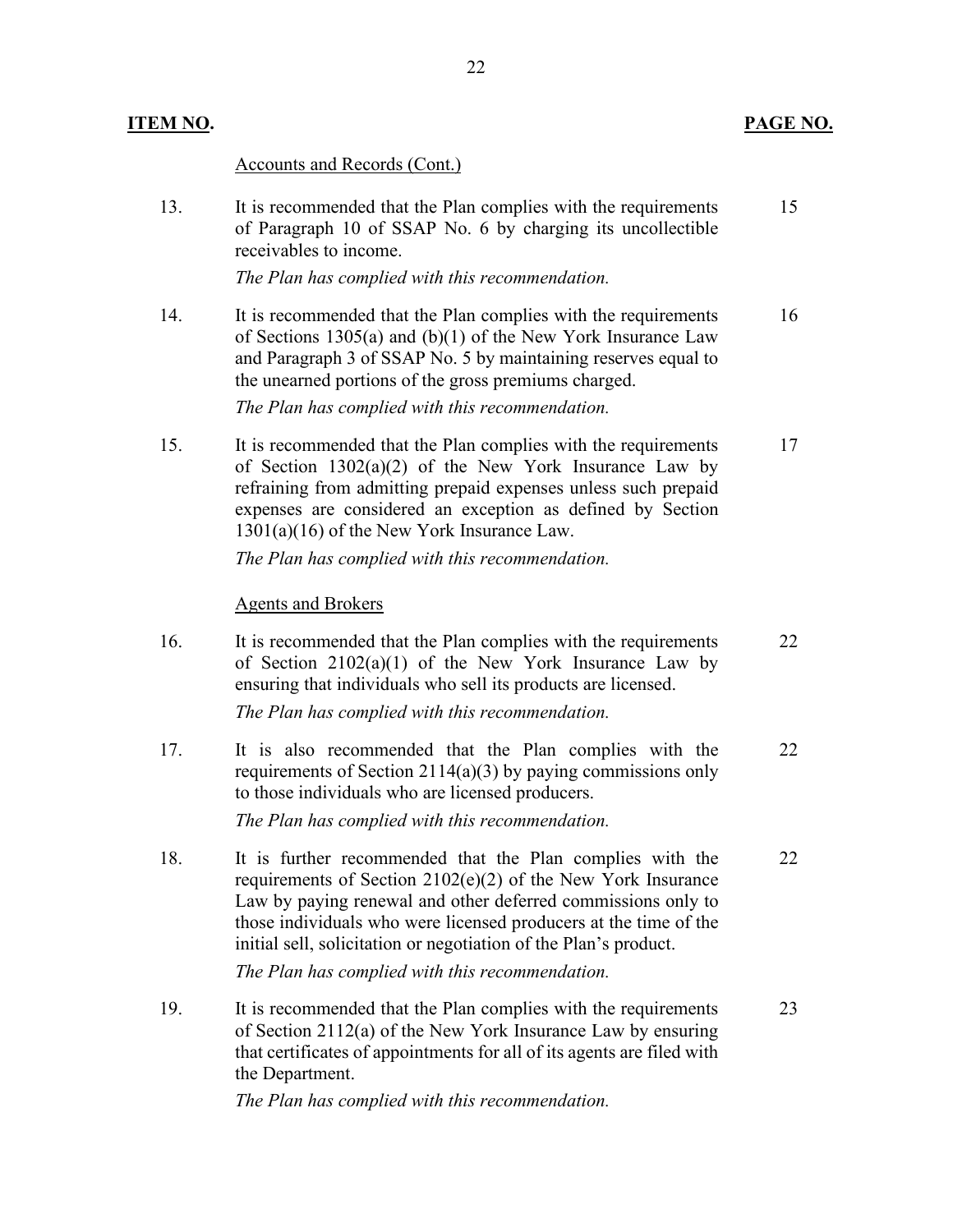## **ITEM NO**. **PAGE NO.**

## Agents and Brokers (Cont.)

| 20. | It is recommended that the Plan complies with the requirements<br>of Section 2112(c) of the New York Insurance Law by<br>terminating those agents who have not written business for the<br>Plan, whose license has expired and has not been renewed or<br>whose license has been suspended or revoked by the Department. | 24 |
|-----|--------------------------------------------------------------------------------------------------------------------------------------------------------------------------------------------------------------------------------------------------------------------------------------------------------------------------|----|
|     | The Plan has complied with this recommendation.                                                                                                                                                                                                                                                                          |    |
| 21. | It is also recommended that the Plan includes in its agent<br>contracts, any actions that may lead to the termination of an agent.                                                                                                                                                                                       | 24 |
|     | The Plan has complied with this recommendation.                                                                                                                                                                                                                                                                          |    |
| 22. | It is recommended that the Plan complies with the requirements<br>of Section $4235(h)(1)$ of the New York Insurance Law by using<br>the agent commission schedule approved by the Department to<br>pay its agents.                                                                                                       | 25 |
|     | The Plan has complied with this recommendation.                                                                                                                                                                                                                                                                          |    |
|     | <b>Claims Processing</b>                                                                                                                                                                                                                                                                                                 |    |
| 23. | It is recommended that the Plan uses the correct receipt dates<br>when processing claims.                                                                                                                                                                                                                                | 27 |
|     | The Plan has complied with this recommendation.                                                                                                                                                                                                                                                                          |    |
| 24. | It is again recommended that the Plan adopts policies and<br>procedures that will prevent officers/directors from overriding<br>contract provisions that allow claims to receive higher levels of<br>reimbursement.                                                                                                      | 28 |
|     | The Plan has complied with this recommendation.                                                                                                                                                                                                                                                                          |    |
| 25. | It is again recommended that the Plan uses the correct receipt<br>dates when processing its claims.                                                                                                                                                                                                                      | 29 |
|     | The Plan has complied with this recommendation.                                                                                                                                                                                                                                                                          |    |
|     | <b>Explanation of Benefit Statements</b>                                                                                                                                                                                                                                                                                 |    |
| 26. | It is recommended that the Plan complies with the requirements<br>of Sections 3234(b)(5) and (b)(7) of the New York Insurance Law<br>by incorporating in its EOBs all of the provisions outlined in the<br>aforementioned statutes.                                                                                      | 30 |

*The Plan has not complied with this recommendation. A similar recommendation is cited in this report on examination.*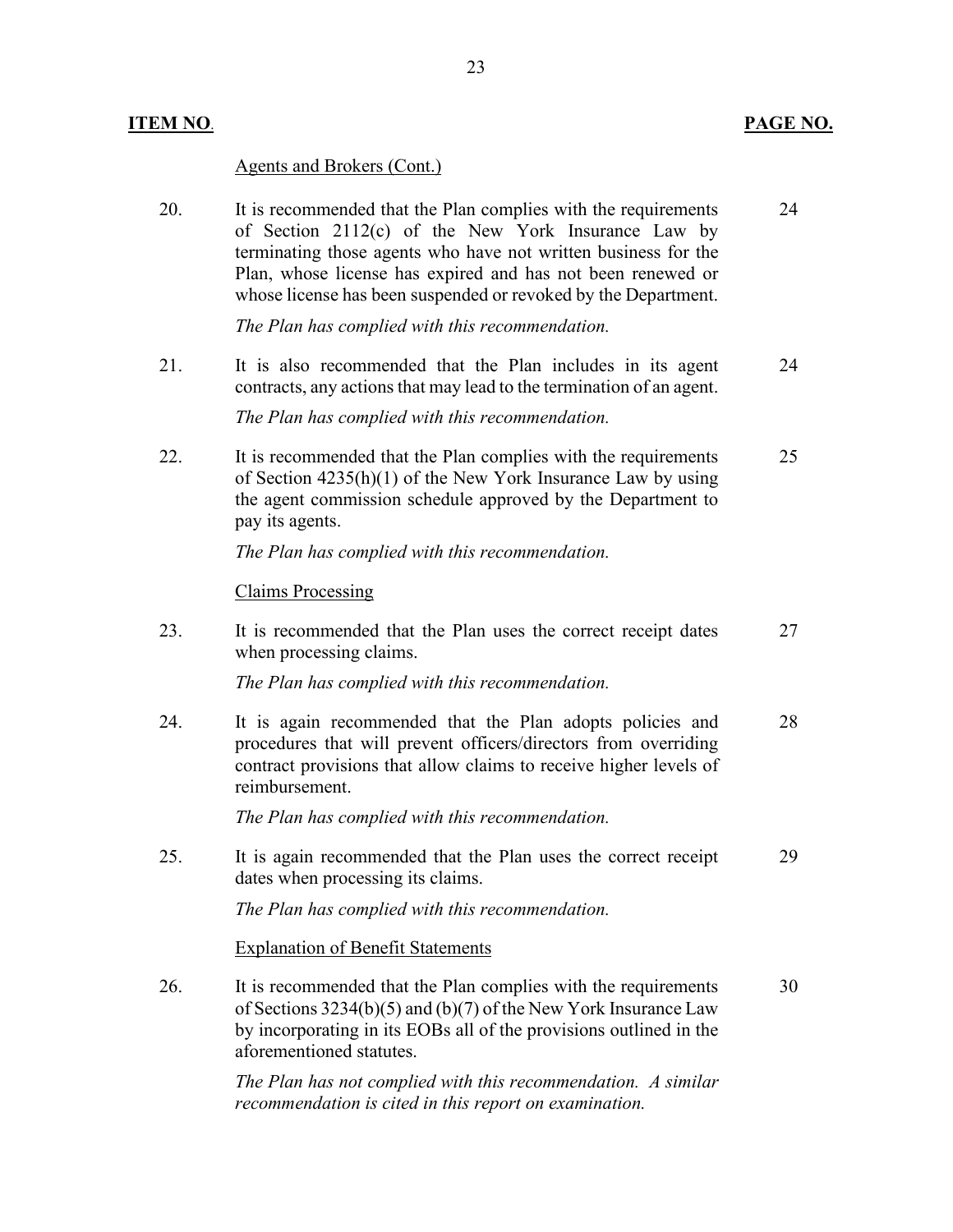Underwriting, Rating and Issuance of Policy Forms

27. It is again recommended that the Plan revises the wording in its Group Benefit Policy pages to clearly reflect that subscribers are responsible for any additional costs above the Plan's maximum allowance to out-of-network providers. 31

*The Plan has complied with this recommendation.*

28. It is recommended that the Plan provides its policyholders with at least 30 days prior written notice of its intent to terminate coverage, as required by Part 55.2(a) of Insurance Regulation No. 78. 32

*The Plan has complied with this recommendation.*

29. It is recommended that the Plan revises its termination procedures and processes claims issued for services rendered during the periods for which premiums have already been paid by the group. 33

*The Plan has complied with this recommendation.*

30. It is recommended that the Plan complies with the requirements of Section 3201(b)(1) of the New York Insurance Law by obtaining the Department's approval for all insurance application forms used by the Plan. 33

*The Plan has complied with this recommendation.*

#### Grievances and Utilization Review

31. It is recommended that the Plan complies with the requirements of Section  $4802(g)(3)$  of the New York Insurance Law by communicating to the member what procedures to follow for filing an appeal of a grievance determination. 34

*The Plan has complied with this recommendation.*

32. It is recommended that the Plan complies with the requirements of Section 4324 of the New York Insurance Law by revising its Certificate of Insurance booklet to properly identify processes used to appeal a grievance decision and processes used to appeal a utilization review decision. 35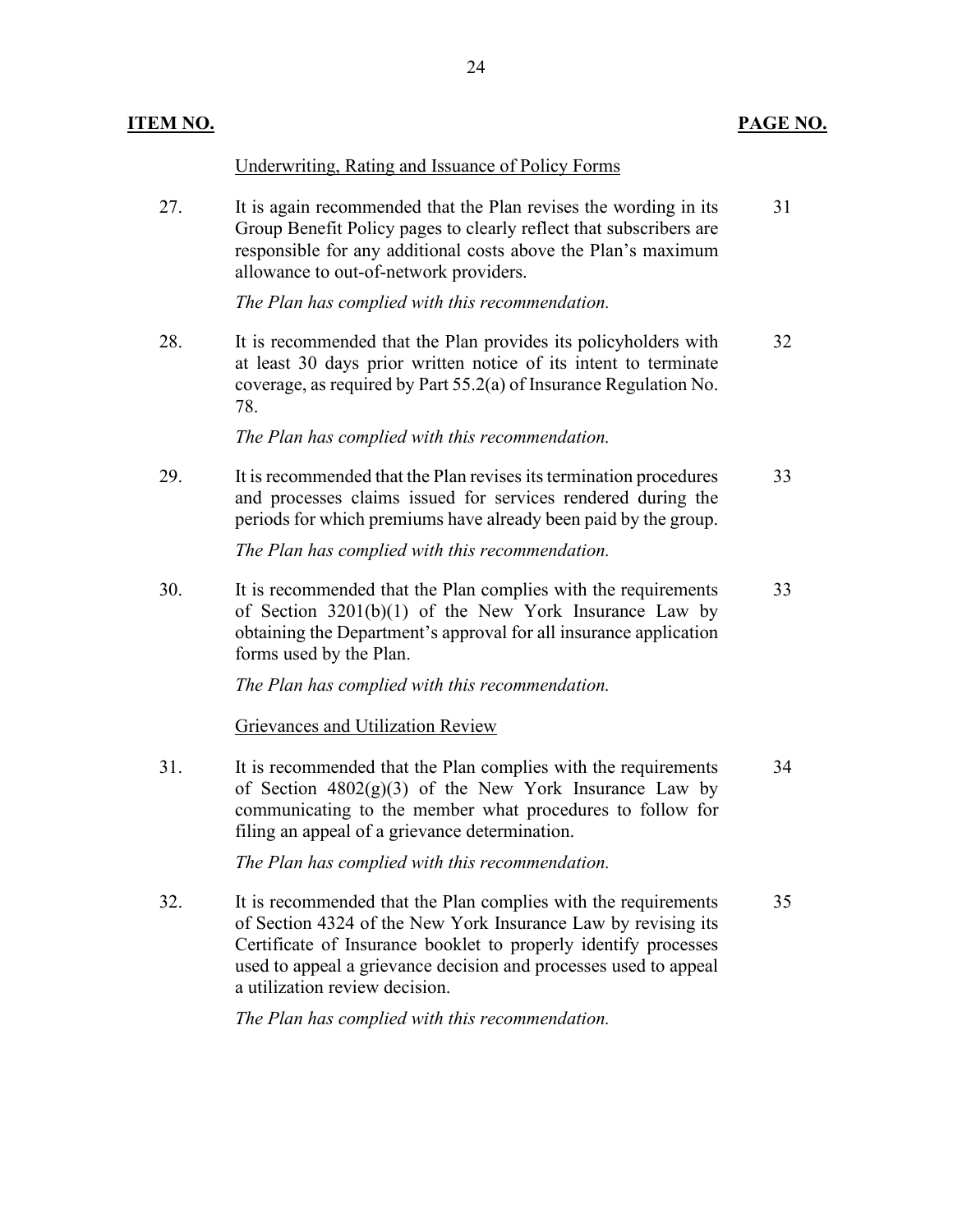| <u>ITEM NO.</u> |                                                                                                                                                                                                                                        | PAGE NO. |
|-----------------|----------------------------------------------------------------------------------------------------------------------------------------------------------------------------------------------------------------------------------------|----------|
|                 | Grievances and Utilization Review (Cont.)                                                                                                                                                                                              |          |
| 33.             | It is recommended that the Plan complies with the requirements<br>of Section 4903(d) of the New York Insurance Law by providing<br>the retrospective review notification within 30 days of receipt of<br>all necessary information.    | 35       |
|                 | The Plan has complied with this recommendation.                                                                                                                                                                                        |          |
| 34.             | It is recommended that the Plan complies with the requirements<br>of Section 4903(c) of the New York Insurance Law by providing<br>the concurrent review notification within the required number of<br>days as stated in the statute.  | 37       |
|                 | The Plan has complied with this recommendation.                                                                                                                                                                                        |          |
| 35.             | It is recommended that the Plan complies with the requirements<br>of Section 4903(b) of the New York Insurance Law by providing<br>the prospective review notification within the required number of<br>days as stated in the statute. | 37       |
|                 | The Plan has complied with this recommendation.                                                                                                                                                                                        |          |
|                 | <b>Advertising and Marketing</b>                                                                                                                                                                                                       |          |
| 36.             | It is recommended that the Plan complies with the requirements<br>of Part 215.16 of Insurance Regulation No. 34 by using<br>advertisement language that is not misleading.                                                             | 38       |
|                 | The Plan has complied with this recommendation.                                                                                                                                                                                        |          |
| 37.             | It is again recommended that the Plan complies with the<br>requirements of Part 215.16 of Insurance Regulation No. 34 by<br>removing the name Atlantis Health Plan from all of its<br>advertisements.                                  | 38       |
|                 | The Plan has complied with this recommendation.                                                                                                                                                                                        |          |
| 38.             | It is recommended that the Plan complies with the requirements<br>of Section 4224(c) of the New York Insurance Law by not<br>providing any inducements with its offered policies.                                                      | 39       |
|                 | The Plan has complied with this recommendation.                                                                                                                                                                                        |          |
|                 |                                                                                                                                                                                                                                        |          |
|                 |                                                                                                                                                                                                                                        |          |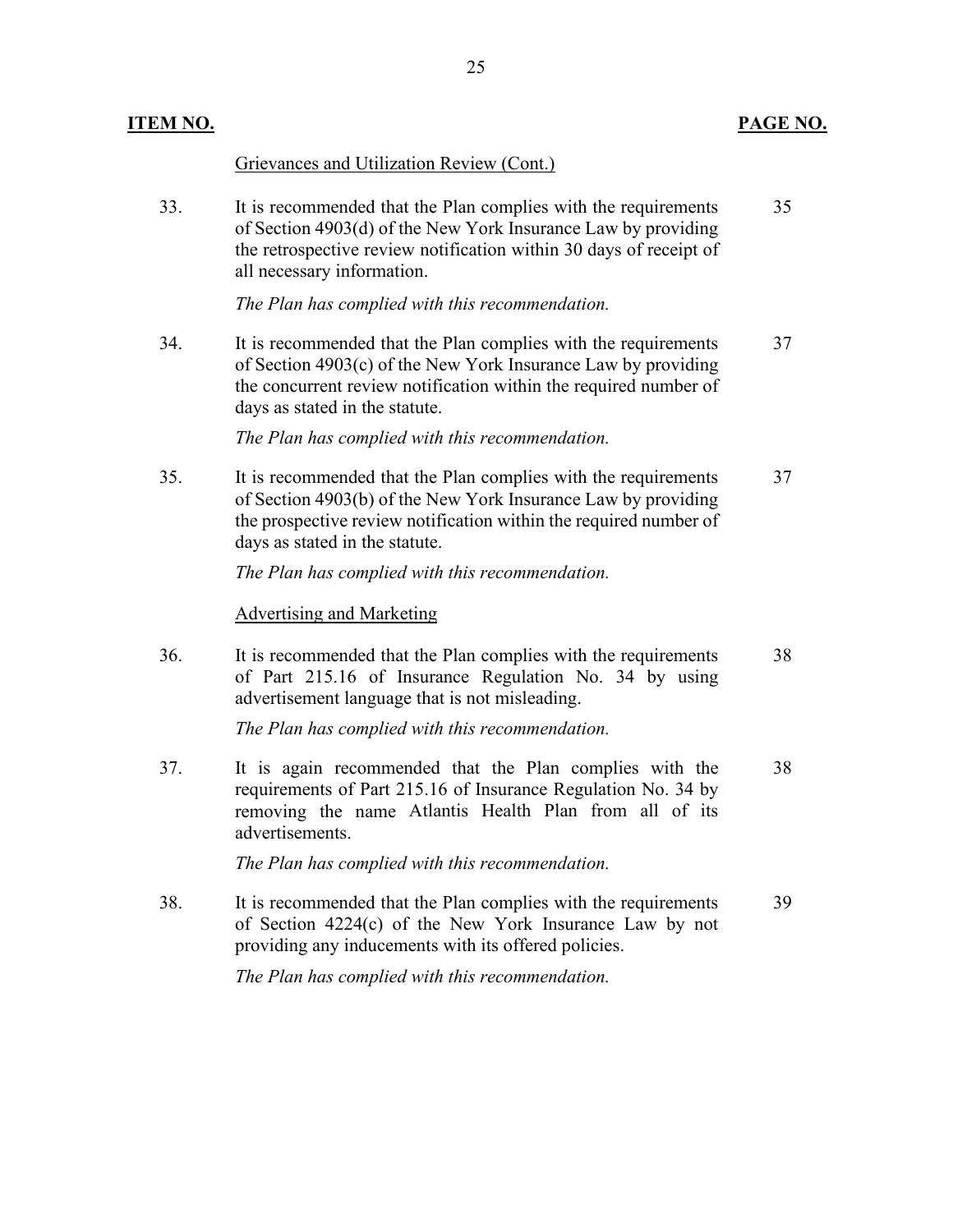#### **ITEM NO. PAGE NO.**

40

42

#### 39. Record Retention

It is recommended that the Plan complies with the requirements of Part 243.2(b) of Insurance Regulation No. 152 by maintaining all termination of coverage notifications as required by the Regulation.

*The Plan has not complied with this recommendation. A similar recommendation is cited in this report on examination.*

40. Fraud Prevention

It is recommended that the Plan complies with the requirements of Section  $409(b)(1)$  of the New York Insurance Law by providing a properly staffed Special Investigations Unit that is also maintained separate from the underwriting and claims function of the Plan.

*The Plan has not complied with this recommendation. A similar recommendation is cited in this report on examination.*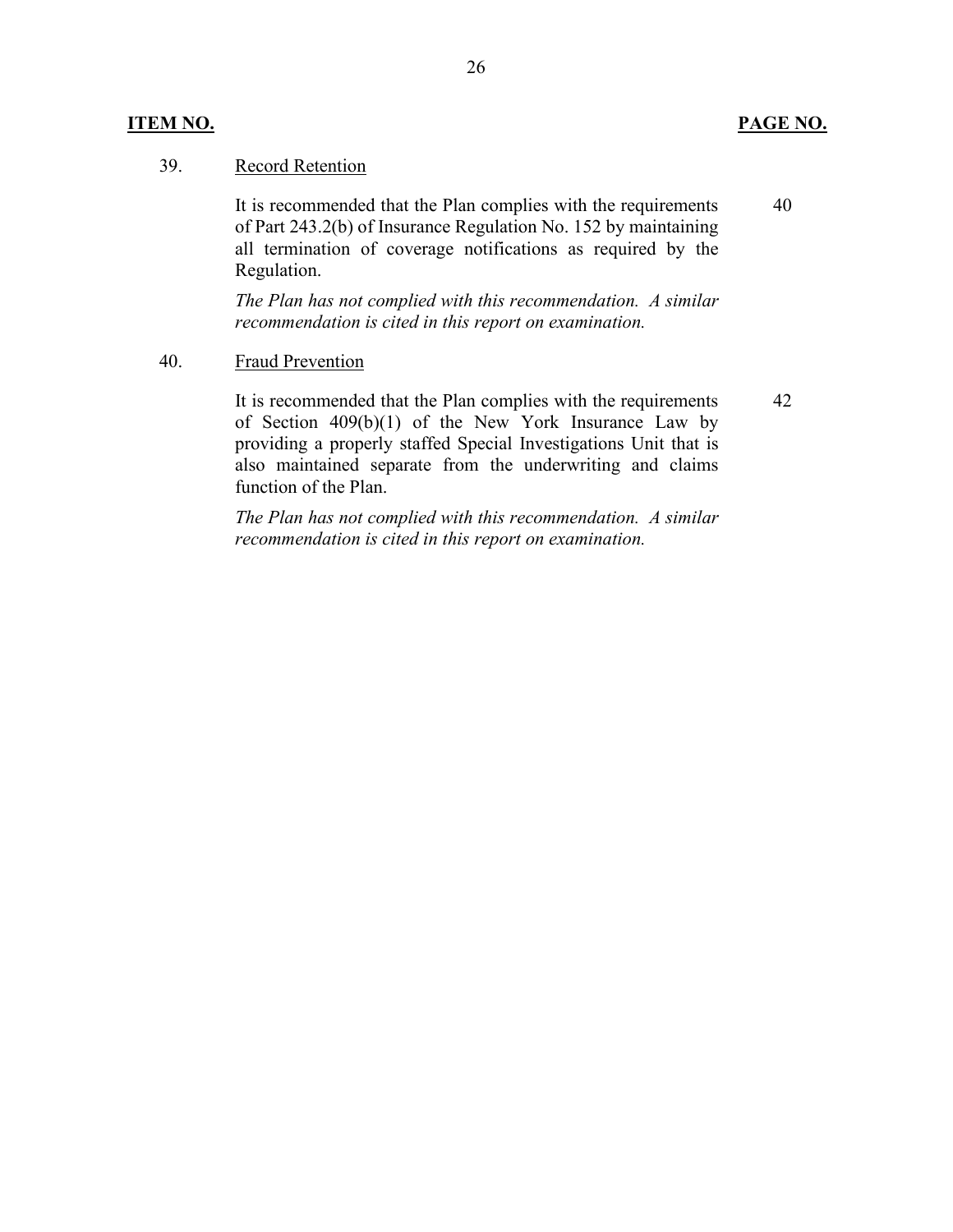#### **9. SUMMARY OF COMMENTS AND RECOMMENDATIONS**

#### **ITEM PAGE NO.**

6

#### A. Corporate Governance

- i. It is recommended that Dentcare implement the necessary procedures to comply with Section 4301(k)(3) of the New York Insurance Law and ensure that no person who has served as director for ten consecutive years be elected for an additional term of office until at least one year has elapsed since the expiration of their prior term of office.
- ii. It is also recommended that Dentcare request a waiver from the Superintendent, for any Director who has exceeded the term limit. 6

Subsequent the examination date, Dentcare applied to the Superintendent for a waiver of the ten-year term limit for Elyse Greenfield as Chairman of the Board. The Department granted said waiver on August 28, 2018.

#### B. Underwriting, Rating and Issuance of Policy Forms

It is recommended that Dentcare comply with Section 4308(a) of the New York Insurance Law by obtaining the Department's approval prior to the issuance of any contracts.

Subsequent to the examination date, Dentcare submitted its unapproved contracts to the Department for approval and the Department approved the contracts on July 18, 2017.

C. Explanation of Benefit Statements

It is recommended that the Plan comply with Section 3234(b)(7) of the New York Insurance Law by incorporating the required nonforfeiture language on all of its EOBs. 15

A similar recommendation was cited in the prior report on examination.

- D. Complaints
	- i. It is recommended that the Plan comply with the provisions of Circular Letter No. 11 (1978) by maintaining an ongoing central complaint log. 15

**ITEM PAGE NO.**

13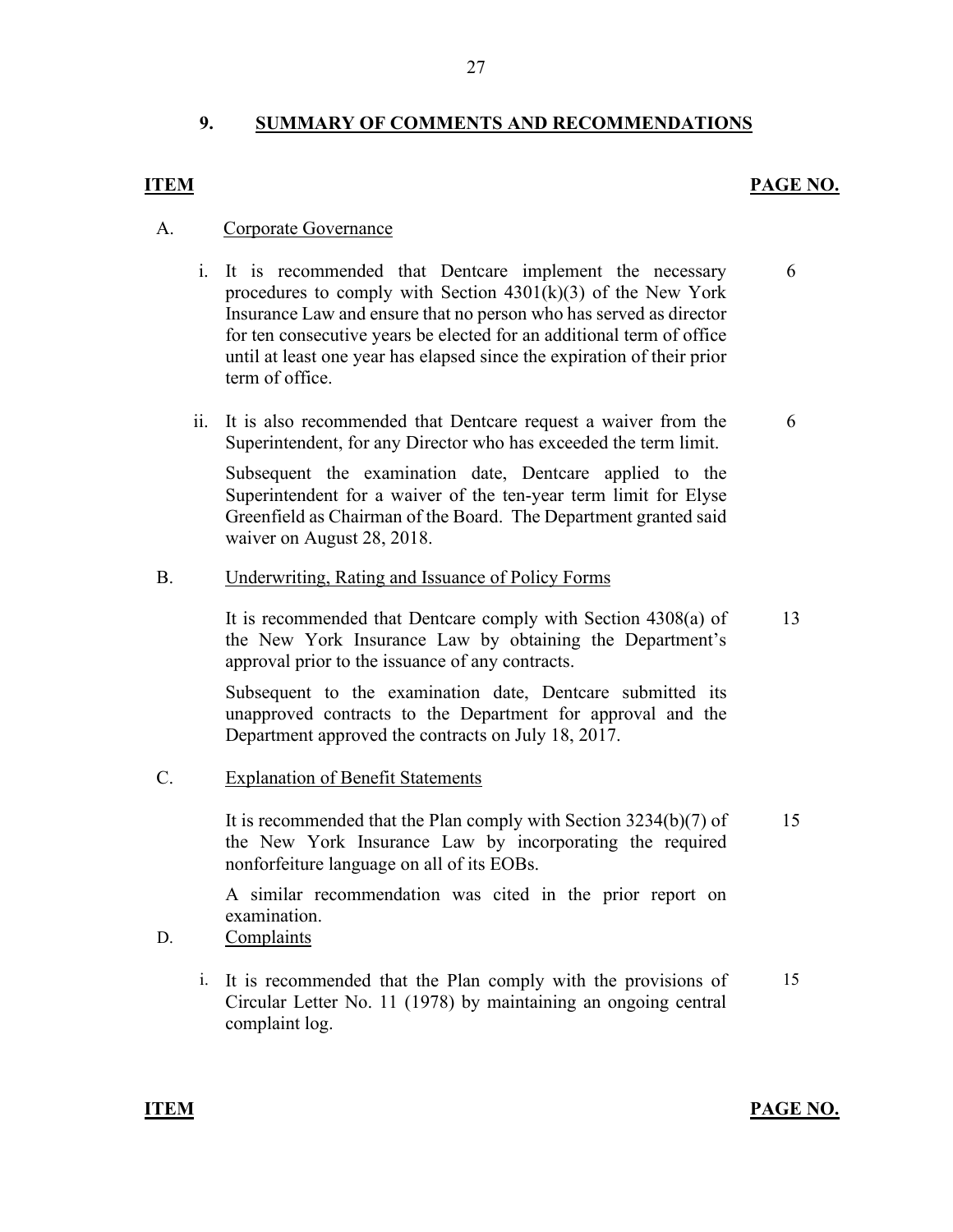#### D. Complaints

ii. It is recommended that the Plan comply with the requirements of Insurance Regulation No. 64 (11 NYCRR 216.4) by replying to all complaints received in a timely manner. 16

#### E. Fraud Prevention and Detection Plan

It is recommended that Dentcare comply with Section 409(b)(1) of the New York Insurance Law by updating and resubmitting its Fraud Prevention and Detection Plan, with the Department to reflect its SIU's correct staffing level. 17

Subsequent to the examination date, the Plan submitted an updated Fraud Prevention and Detection Plan to the Department for review and approval. The Plan is under review by the Department.

#### F. Network Adequacy

It is recommended that Dentcare comply with Section 3241(a) of the New York Insurance Law by ensuring that its network is adequate and that it provides an appropriate choice of providers to all of its members. 18

#### G. Records Retention

It is recommended that the Plan comply with the provisions of Part 243.2(b) of Insurance Regulation No. 152 by maintaining all applications and policies as required by the Regulation. 18

#### H. Facilitation of the Examination

It is recommended that the Plan comply with Section  $310(a)(3)$  of the New York Insurance Law by ensuring that all requested documentation is provided in a timely manner. 19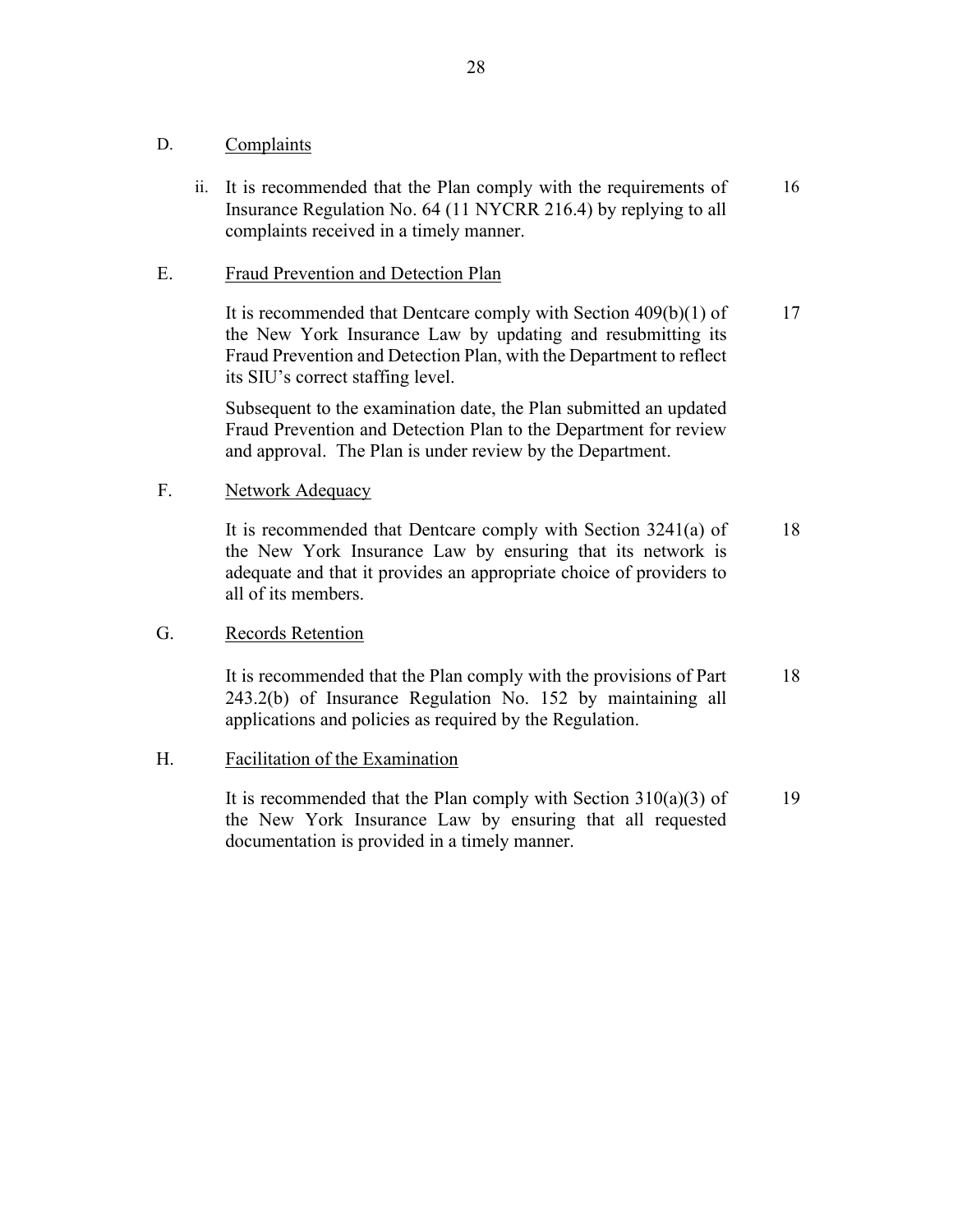Respectfully submitted,

Victor Estrada Senior Insurance Examiner

\_\_\_\_\_\_\_\_\_\_\_\_\_\_\_\_\_\_\_\_\_\_\_\_\_\_\_

STATE OF NEW YORK ) )SS.  $\mathcal{L}$ COUNTY OF NEW YORK)

VICTOR ESTRADA, being duly sworn, deposes and says that the foregoing

report submitted by him is true to the best of his knowledge and belief.

Victor Estrada

\_\_\_\_\_\_\_\_\_\_\_\_\_\_\_\_\_\_\_\_\_\_\_\_\_

Subscribed and sworn to before me this  $\_\_\_\$  day of  $\_\_\_\_\$  2020.